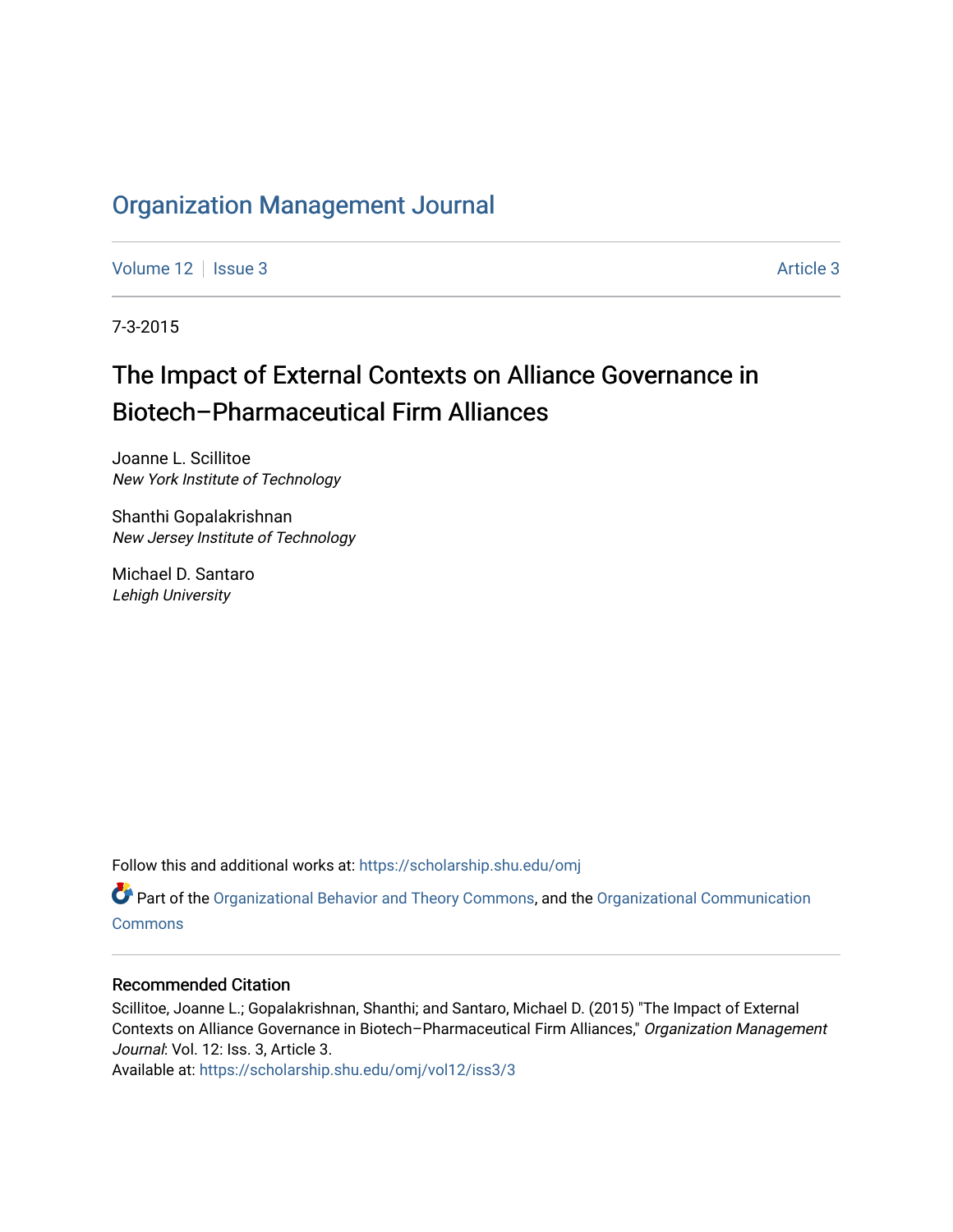

## **The Impact of External Contexts on Alliance Governance in Biotech–Pharmaceutical Firm Alliances**

**Joanne L. Scillitoe[,1](#page-1-0) Shanthi Gopalakrishnan[,2](#page-1-0) and Michael D. Santoro[3](#page-1-0)**

<span id="page-1-0"></span><sup>1</sup>*School of Management, New York Institute of Technology, Old Westbury, New York, USA* <sup>2</sup>*School of Management, New Jersey Institute of Technology, Newark, New Jersey, USA* <sup>3</sup>*College of Business and Economics, Lehigh University, Bethlehem, Pennsylvania, USA*

**The interest in strategic alliances has increased over the years, especially in high tech global industries such as biotechnology, as firms seek to gain access to needed resources, expertise, and knowledge for developing and commercializing new products and technologies. The governance structure of these alliances, which is an important consideration in understanding alliance formation and performance, is influenced by both external and internal contexts of the alliance partners. However, evidence from prior research has been inconclusive regarding the impact of external contexts on alliance governance selection. To better understand this impact, we simultaneously examine three key partner external contexts - international, technological, and social contexts, and their influence on biotechnology-pharmaceutical alliance governance structure selection. Using a sample of 389 alliances formed during the six-year period 1995 through 2000, we find that the international context, specifically national cultural distance between alliance partners, and the social context, specifically credibility of the biotechnology partner in the alliance network, influence governance structure selection. We offer implications of our findings for theory, future research, and management practice.** *Organization Management Journal***, 12: 110–122, 2015. doi: 10.1080/15416518.2015.1073134**

**Keywords** national culture; social capital; technological munificence; alliance; governance structure

Interest in strategic alliances has increased over recent years, particularly in high-technology industries such as biotechnology, where individual firms seldom have the all resources, expertise, and knowledge needed to develop and market their products or technologies (Bessy & Brousseau, [1998;](#page-10-0) Hagedoorn, [1993;](#page-11-0) Teece, [1992;](#page-12-0) Maier, Moultrie, & Clarkson, [2012;](#page-12-1) Ndofor, Sirmon, & He, [2011\)](#page-12-2). Since the early 1980s, the biotechnology industry has served as a promising new source of pharmaceutical products that complement the chemistrybased competencies of many pharmaceutical firms (Van Brundt, [2001\)](#page-12-3).

The biotechnology industry has seen a dramatic growth of strategic alliances, greater than any other sector, with an annual average growth rate of 25% (Feldman, [2001;](#page-11-1) Fisher, [1996;](#page-11-2) Hagedoorn, [1993\)](#page-11-0). Biotech firms have specialized technological expertise that is of value to the pharmaceutical industry, and these firms often lack the resources needed for successful commercialization of their technologies (Rebentisch & Ferretti, [1995;](#page-12-4) Dunne, Gopalakrishnan, & Scillitoe, 2009). For pharmaceutical firms, allying with a biotech firm provides an opportunity to enhance their research and development (R&D) pipeline by complementing existing resources, skills, and knowledge (Santoro & McGill, 2005; Mullin, [2005;](#page-12-5) Rothaermel, [2001\)](#page-12-6). Specifically, pharmaceutical firms often have resources, knowledge, and capabilities in manufacturing, regulatory, standard of care, distribution, and marketing that can help leverage and commercialize the biotech firm's technological expertise (Deeds, DeCarolis, & Coombs, [2000;](#page-11-3) Ernst & Young, [2013;](#page-11-4) Rothaermel & Deeds, [2006\)](#page-12-7).

For example, Bristol-Myers Squibb had an alliance valued at \$2 billion with ImClone to get the cancer drug Erbitux through Food and Drug Administration (FDA) approvals. Bristol-Myers Squibb provided up-front payments and later payments to ImClone and put one of its own senior vice-presidents in charge of the Erbitux regulatory team (Wharton, [2002\)](#page-12-8). Erbitux was eventually approved by the FDA and had \$1.87 billion in global sales in 2013 (FiercePharma, [2014\)](#page-11-5).

Another company, GlaxoSmithKline, had made licensing a critical part of its research and development strategy and preferred to buy late-stage products because of the lower risk. When negotiating with smaller biotech firms, GlaxoSmithkline's resources and large sales force provided an advantage when competing for access to promising drugs. Corixa allied with GlaxoSmithKline for the development and approval of Bexxar, a new cancer drug. Although the Bexxar application was initially turned down by the FDA, it was eventually approved (Wharton [Knowledge@Wharton], [2002\)](#page-12-8). GlaxoSmithKline eventually purchased Corixa in 2005 (*Seattle Times*, [2005\)](#page-12-9), and sales peaked for Bexxar in 2006. GlaxoSmithKline stopped selling Bexxar in February 2014, a

Address correspondence to Joanne L. Scillitoe, New York Institute of Technology, P.O. Box 8000, Northern Blvd., Old Westbury, NY 11568, USA. E-mail: [jscillit@nyit.edu](mailto:jscillit@nyit.edu)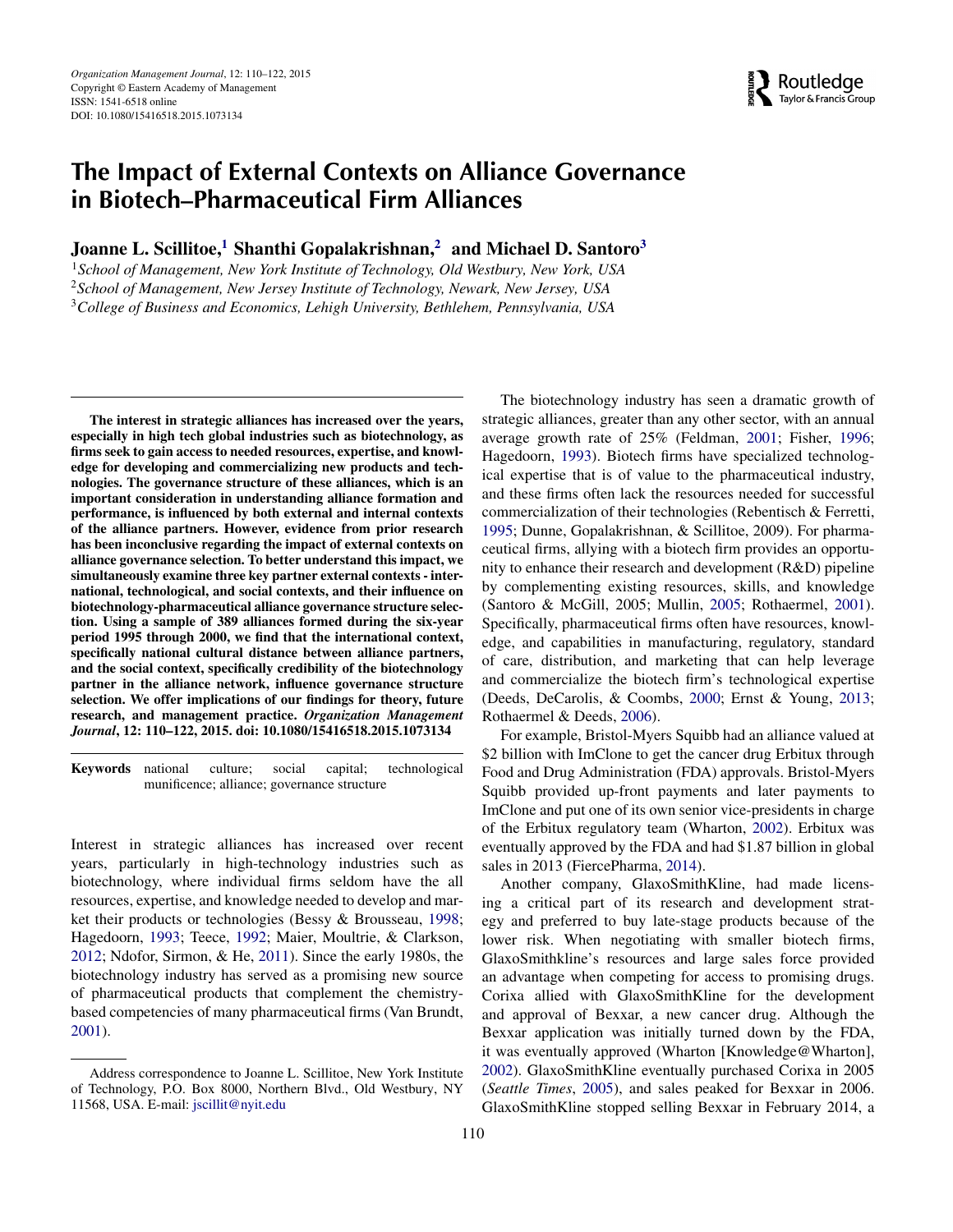little more than a decade after it was approved by the FDA, due to reduced usage related to a variety of industry factors (Timmerman, [2013\)](#page-12-10).

A large and growing literature focused on alliance formation and performance has investigated questions such as what motivates firms to form an alliance (Folta, [1988;](#page-11-6) Williamson, [1985\)](#page-12-11), why firms ally with one another (Al-Laham, Amburgey, & Bates, [2008;](#page-10-1) Chung, Singh, & Lee, [2000;](#page-11-7) Coombs & Deeds, [2000;](#page-11-8) Gulati, [1995a;](#page-11-9) Zhang & Baden-Fuller, [2010\)](#page-12-12), the types of alliances formed (Ahuja, [2000;](#page-10-2) Dunne, Gopalakrishnan, & Scillitoe, [2009;](#page-11-10) Pangarkar & Klein, [2001;](#page-12-13) Rothaermel, [2001;](#page-12-6) Rothaermel & Deeds, [2006\)](#page-12-7), and alliance success (McConnell & Nantell, [1985;](#page-12-14) Mitchell & Singh, [1996\)](#page-12-15). This research suggests that the governance structure of alliances, specifically the presence or absence of equity involvement (Das & Teng, [1996;](#page-11-11) Gulati, [1995a;](#page-11-9) Santoro & McGill, 2005; Osborn & Baughn, [1990\)](#page-12-16), is an important decision that can influence alliance success (Sampson, [2004\)](#page-12-17) by mitigating opportunism, providing a framework for cooperation (Pangarkar & Klein, [2001\)](#page-12-13), and safeguarding intellectual assets (Li, Eden, Hitt, & Ireland, [2008\)](#page-12-18). Prior studies examining alliance governance structure have focused on internal and external factors of the alliance partners, such as alliance objectives (Shah & Swaminathan, [2008;](#page-12-19) Teng & Das, [2008\)](#page-12-20), degree of joint collaboration (Pangarkar & Klein, [2001\)](#page-12-13), cultural similarity (Gulati, [1995b;](#page-11-12) Pangarkar & Klein, [2001\)](#page-12-13), alliance management experience (Al-Laham et al., [2008;](#page-10-1) Teng & Das, [2008\)](#page-12-20), legitimacy (Dacin, Oliver, & Roy, [2007\)](#page-11-13), partner credibility (Dunne et al., [2009\)](#page-11-10), and international differences (Teng & Das, [2008\)](#page-12-20). Thus, previous research indicates that the choice of the governance structure is a defining event in the alliance formation process that can be influenced by both external and internal contexts of the partners.

However, the body of work examining the relationship between external context and alliance governance selection is limited and inconclusive, requiring more research. Specifically, Gulati [\(1995b\)](#page-11-12), Gulati and Singh [\(1998\)](#page-11-14), and Teng and Das [\(2008\)](#page-12-20) suggest that international alliances (i.e., alliances with differences in culture and regulations) tend to result in equity governance structures, while Pangarkar and Klein [\(2001\)](#page-12-13) found that national cultural differences between partners did not influence the type of governance structure selected. Meanwhile, Yiu and Makino [\(2002\)](#page-12-21) found that cultural differences resulted in equity alliances rather than wholly owned subsidiaries. Thus, more clarity is needed regarding the impact of international context on alliance governance structure. With respect to social contexts, Dunne et al. [\(2009\)](#page-11-10) found that lower social capital of a biotech firm resulted in lesser prevalence of alliance equity structures, while the social capital of the pharmaceutical firm had no impact on alliance governance structure. This work suggests that social context is a complex phenomenon requiring more research. Additionally, we include the technological context as an additional external context that has received attention in the alliance formation literature. Specifically, prior work suggests the local technological munificence of the biotech firm plays an important role in the alliance formation process (Coombs, Mudambi, & Deeds, [2006\)](#page-11-15). However, little is known about the effect of technological munificence on alliance governance structures, requiring further research.

In this study, we focus on key determinants of alliance governance structure associated with the external context (international, social, and technical) of the biotech firm that have been identified as important external context considerations in alliance formation dynamics. We focus on the biotechnology firm's perspective for three important reasons. First, the differences in resources and capabilities of the smaller biotechnology firm and larger pharmaceutical firm create unique and complex dynamics. Research has demonstrated that typically the larger pharmaceutical firms with more financial resources have greater power in negotiating with the biotechnology firm (Lerner & Merges, [1998\)](#page-12-22), but the pharmaceutical firms must also convince biotech firms of their capabilities, particularly in clinical development, and that they have an established worldwide infrastructure that can support and readily distribute newly developed drugs (Wharton, [2002\)](#page-12-8).

In addition, there is considerable heterogeneity among the biotechnology firms with respect to strength of intellectual property possessed and stage of the technology that impacts how the biotechnology partner will exert its influence within the alliance. Biotechnology firms with partners significantly larger than themselves can still have bargaining power to get their interests met when the two parties have opposing governance interests (Bosse & Alvarez, [2010\)](#page-10-3). More recent research on co-development argues that a biotechnology firm (upstream partner) and a pharma firm (downstream partner) often have different objectives or goals with different challenges (Fang, Lee, & Yang, [2015\)](#page-11-16). Thus, although the objectives and insights of both partners are important, in this study we focus on the biotechnology firm's perspective of alliance governance selection since the biotechnology firm often has sufficient influence and decision-making power in the negotiation process.

Finally, in studies of biotech–pharma alliances, the biotechnology firm has been less studied. Moreover, because biotech firms are often resource strapped, they are at a greater potential risk for survival. We therefore believe it is useful to understand how biotech firms leverage their resources and position within an alliance and contend this can make a significant contribution to the literature.

Here, we consider three key factors that constitute the environment or context of the biotechnology firm and how these factors affect the choice of governance structure. First, we consider national cultural distance between the biotech firm and its partner as being representative of the international context, local technological munificence of the biotech firm as the technological context, and biotechnology firm credibility as a part of the social context.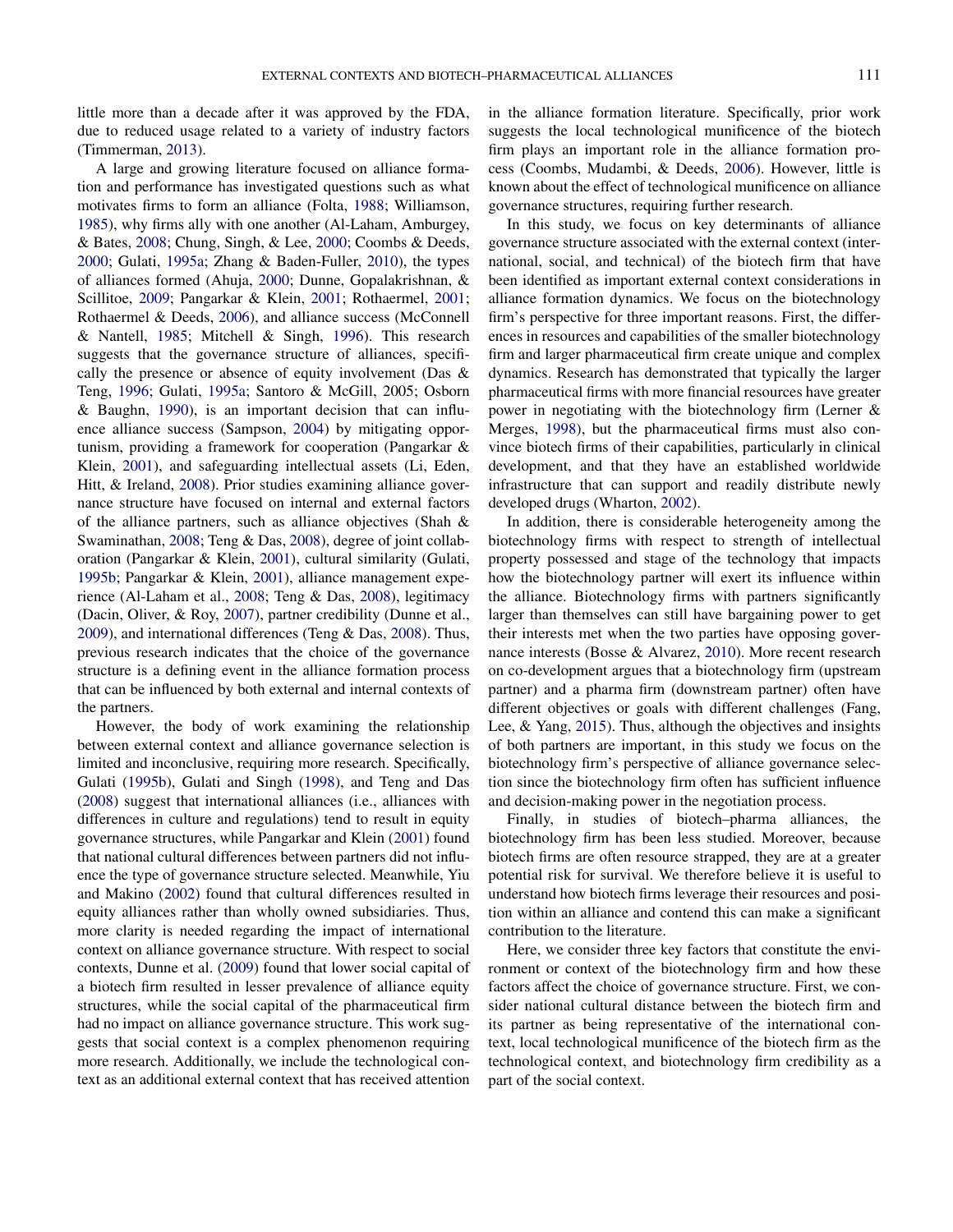#### **THEORY AND HYPOTHESES**

Governance structure, a legal agreement between allying firms, is an important consideration in the alliance formation process that can impact alliance success. Alliances are subject to opportunism costs related to partner uncertainty and a lack of authority to ensure compliance (Parkhe, [1993;](#page-12-23) Santoro & McGill, 2005), particularly when valuable knowledge and technology are being disclosed (Alvarez & Barney, [2001;](#page-10-4) Sampson, [2004\)](#page-12-17). Selecting the appropriate governance structure can mitigate opportunism, provide a framework for cooperation (Gulati, [1995a\)](#page-11-9), align incentives to encourage partner transparency and knowledge transfer, reduce free-riding (Dyer & Singh, [1998;](#page-11-17) Kogut, [1989\)](#page-12-24), and improve managerial control (Das & Teng, [1996;](#page-11-11) Gulati, [1995a;](#page-11-9) Gopalakrishnan, Scillitoe, & Santoro, 2008; Osborn & Baughn, [1990\)](#page-12-16).

Governance structures are broadly classified as the presence or absence of equity involvement (Das & Teng, [1996;](#page-11-11) Gulati, [1995a;](#page-11-9) Osborn & Baughn, [1990\)](#page-12-16). Equity alliances involve equity commitments by each partner firm and include both majority and minority equity arrangements (Das & Teng, [1996;](#page-11-11) Yoshino & Rangan, [1995\)](#page-12-25). Nonequity alliances are contractual arrangements that do not involve an equity commitment by the allying partners. Nonequity arrangements are generally closer to market transactions, involving less hierarchy and structure, whereas equity arrangements are more akin to a hierarchical form of governance (Gulati, [1998;](#page-11-18) Santoro & McGill, 2005), involving tightly coupled arrangements through formal structures, joint ownership, and greater interdependence (Dacin et al., [2007\)](#page-11-13). Overall, studies have shown that equity structures result in greater commitment and adaptability to changing environments, often leading to greater alliance success (Dacin et al., [2007;](#page-11-13) Pangarkar & Klein, [2001\)](#page-12-13). However, the choice of an equity or nonequity governance structure is a complex decision that needs to be made by the allying partners.

Biotech firms, particularly new startups, tend to have few, if any, commercialized products or commercialization expertise and are often dependent upon their proprietary technological knowledge for competitive advantage (Coombs & Deeds, [1998,](#page-11-19) [2000\)](#page-11-8). Biotech firms use their proprietary technological knowledge to signal the strength of their resource base to create alliance opportunities for commercialization but are hesitant to disclose details of this technology for fear of opportunism (Coombs & Deeds, [2000\)](#page-11-8). Conversely, pharmaceutical firms must learn enough about the biotechnology firm to determine its potential commercial value when leveraged with their alliance management and downstream commercialization expertise as part of the alliance formation decision (Coombs & Deeds, [2000;](#page-11-8) Rothaermel & Deeds, [2006\)](#page-12-7).

Equity and nonequity alliances offer positives and negatives for both partners. Equity alliances allow the pharmaceutical firm to have a greater financial investment (Coff, [1999\)](#page-11-20), strategic and operational control (Gulati, [1995a\)](#page-11-9), and more detailed, reliable, and accurate information about the biotech firm and its technologies (Osborn & Baughn, 1990). When taking an equity

position in a biotech firm, the pharmaceutical firm also buys a call option for a subsequent equity purchase (Folta & Miller, [2002\)](#page-11-21) or acquisition (Folta, [1988\)](#page-11-6). This equity position can limit competitors from allying with the biotech firm, protecting privileged information that could be disclosed giving competitors an advantage. The pharmaceutical firm also better controls relational risk but can increase its performance risk (Das & Teng, [1996\)](#page-11-11) since equity alliances are more difficult to terminate and modify and are more complex and costly to manage (Buckley & Casson, [1988;](#page-11-22) Pangarkar & Klein, [2001\)](#page-12-13).

A biotech firm can benefit from an equity alliance by leveraging the commercialization and alliance management capabilities of its pharmaceutical partner (Al-Laham et al., [2008;](#page-10-1) Rothaermel & Deeds, [2006\)](#page-12-7) and by sharing the performance risk of its technology (Das & Teng, [1996\)](#page-11-11). An equity arrangement also signals to the market the potential value of the biotech technology, increasing the biotech firm's market valuation and ability to attract subsequent funding partners (Folta & Janney, [2004;](#page-11-23) Janney & Folta, [2006\)](#page-12-26). However, the biotech firm loses control over its technology and, consequently, runs the risk of reducing its future profit streams (Hitt, Ireland, & Santoro, 2004). In nonequity arrangements, the biotech firm retains greater control of its technology and associated profit streams but may not gain as much commercialization help from its pharmaceutical partner (Das & Teng, [1996\)](#page-11-11). Also, nonequity alliances can be more easily terminated than equity alliances, thereby minimizing partner costs and alliance-specific investments (Gulati, [1995a\)](#page-11-9).

As mentioned earlier, our focus is on the biotechnology firm's perspective with respect to governance structure decisions within these alliances. Generally, the biotechnology firm is smaller, has fewer resources, and has less alliance experience and capabilities than its pharmaceutical partner. Often, in biotech–pharmaceutical firm alliances the much larger pharmaceutical firm is often the bigger winner (Alvarez & Barney, [2001\)](#page-10-4), which can result in significant reduction of competitive advantage of the biotech firm. Thus, we believe the governance selection decision is very important for the biotechnology firm since it needs to balance its demands for monetary and commercialization resources with its ability to remain competitive. In this quest, the biotechnology firm desires to retain control of its technological knowledge as much as possible and to increase its profitability with commercialization support from its pharmaceutical partner.

## **PARTNER EXTERNAL CONTEXTS AND ALLIANCE GOVERNANCE STRUCTURE**

Governance structure is a crucial aspect of the alliance formation process, and the alliance partners' contexts associated with their external environment are important considerations in governance selection as firms seek to best manage environmental uncertainty (Pangarkar, [2007;](#page-12-27) Pangarkar & Klein, [2001\)](#page-12-13). Prior research on strategic alliances suggests key external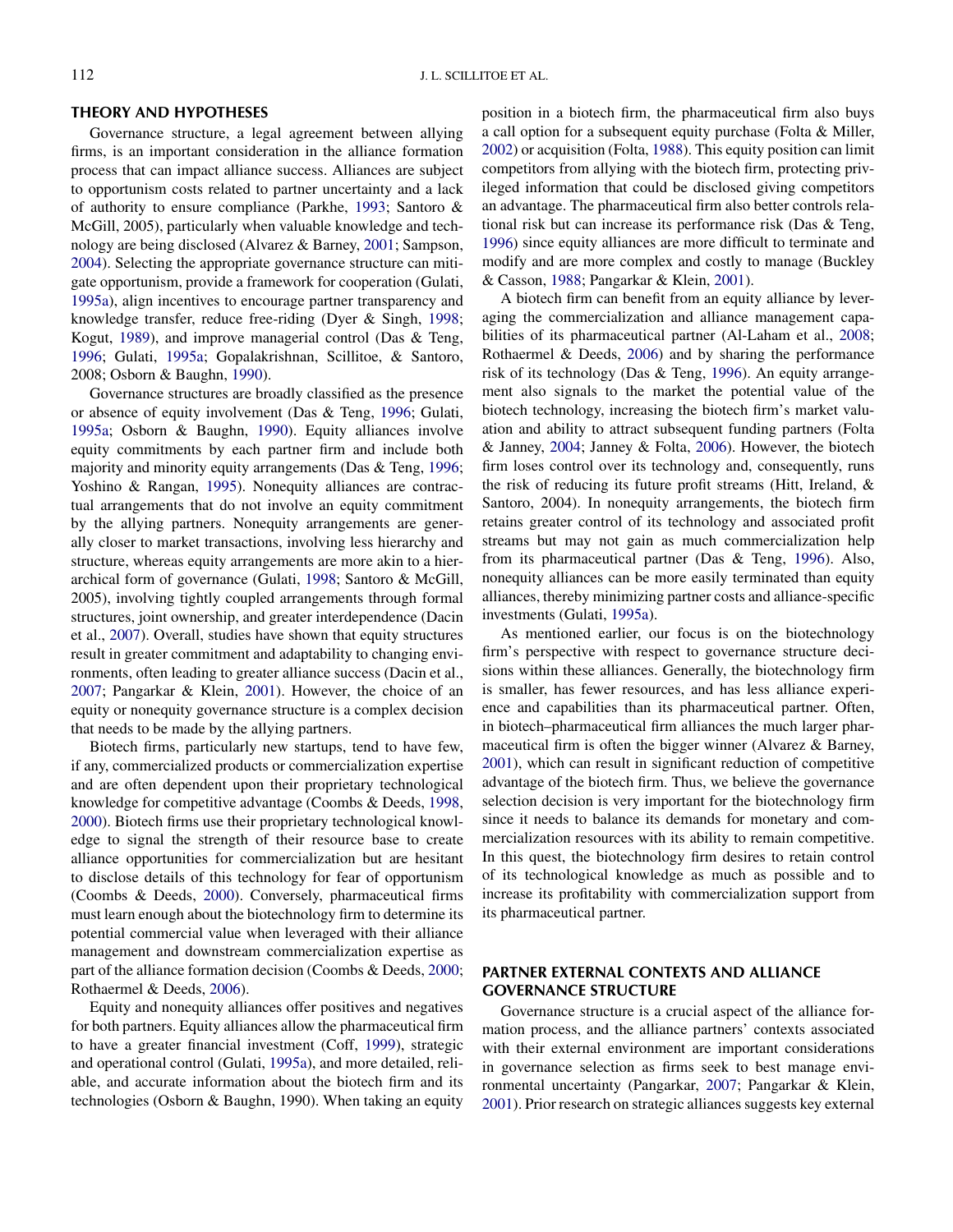<span id="page-4-0"></span>

FIG. 1. External contexts and alliance governance.

contexts that influence alliance formation are international, technological, and social contexts. We elaborate upon each of these contexts next (see [Figure 1\)](#page-4-0).

## **International Context**

The prevalence of international strategic alliances, those involving partners from differing countries, continues to increase dramatically (Hagedoorn & Narula, [1996;](#page-11-24) Gopalakrishnan et al., 2008; Pangarkar & Klein, [2001\)](#page-12-13). However, international alliances encompass greater sociocultural, political, legal, and economic complexities in comparison to domestic alliances, and these complexities often influence alliance governance selection (Gulati, [1995a;](#page-11-9) Gulati & Singh, [1998;](#page-11-14) Teng & Das, [2008\)](#page-12-20). One key aspect of the international context that can influence alliance governance selection is national culture.

National culture reflects the stable, normative belief system within a nation that influences how work is done and, in the global marketplace, creates a simultaneous blending, battling, and ushering in of diverse connections (Kessler & Wong-Mingji, [2009\)](#page-12-28). National culture is fostered within families, is reinforced in institutions, and influences the organization's structure and its integration and adaptation to the external environment (Barkema & Vermeulen, [1997;](#page-10-5) Hofstede, [1983\)](#page-11-25). National culture also impacts employee motivation, interactions, belief systems, and management styles in the workplace (Gopalakrishnan & Kaur, 2009).

Although national culture is considered a stable force within nations (Barkema & Vermeulen, [1997\)](#page-10-5), it differs widely among nations (Hofstede, [1980,](#page-11-26) [1983;](#page-11-25) House, Hanges, Javidan, Dorfman, & Gupta, [2004\)](#page-11-27) and plays a role in alliance governance selection (Pangarkar & Klein, [2001;](#page-12-13) Yiu & Makino, [2002\)](#page-12-21). Partners from more differentiated cultures experience lower trust and coordination, greater conflict and miscommunication, (Das, [2006\)](#page-11-28), and differing frames of reference and behavior (Kumar & Nti, [2004;](#page-12-29) Parkhe, [1991\)](#page-12-30), leading to increased costs of cooperation and the risk of alliance dissolution or less than stellar alliance performance (Barkema & Vermeulen, [1997\)](#page-10-5). These difficulties are often magnified within international alliances, in comparison to domestic alliances that typically involve greater cultural homogeneity and shared beliefs, which in turn can reduce opportunism and transaction costs (Agarwal, [1994;](#page-10-6) Hofstede, [1996;](#page-11-29) Pangarkar & Klein, [2001\)](#page-12-13).

Das [\(2006\)](#page-11-28) suggests that the risks of opportunism are higher in alliances with greater national cultural distance between partners, and therefore partners in such alliances prefer to work within a shorter time horizon. However, the higher transaction costs and lack of trust between culturally dissimilar partners can result in the creation of "safer" organizational forms such as an equity alliance (Pangarkar & Klein, [2001\)](#page-12-13). This is especially salient when one of the partnering firms (often the biotechnology firm) is smaller with lesser alliance experience and alliance management capabilities than its partner, causing the biotech firm to rely on contractual mechanisms (Rothaermel & Deeds, [2006\)](#page-12-7) or equity governance structures (Hennart, [2006\)](#page-11-30). Equity structures create hierarchical governance mechanisms that enable partners to align incentives and develop formal mechanisms for greater cooperation, knowledge sharing, and alliance management (Osborn & Baughn, [1990;](#page-12-16) Pangarkar, [2007\)](#page-12-27).

Biotech firms typically prefer to retain independence and control over their operations and resources (Coombs & Deeds, [2000\)](#page-11-8), but in light of the challenges associated with national cultural differences they are more willing to relinquish control via an equity governance structure to ensure greater mutual success in order to commercialize their technology. Thus, we propose:

Hypothesis 1: International alliances consisting of biotech firms with greater national cultural differences from the pharmaceutical firms will be positively related to equity governance structures.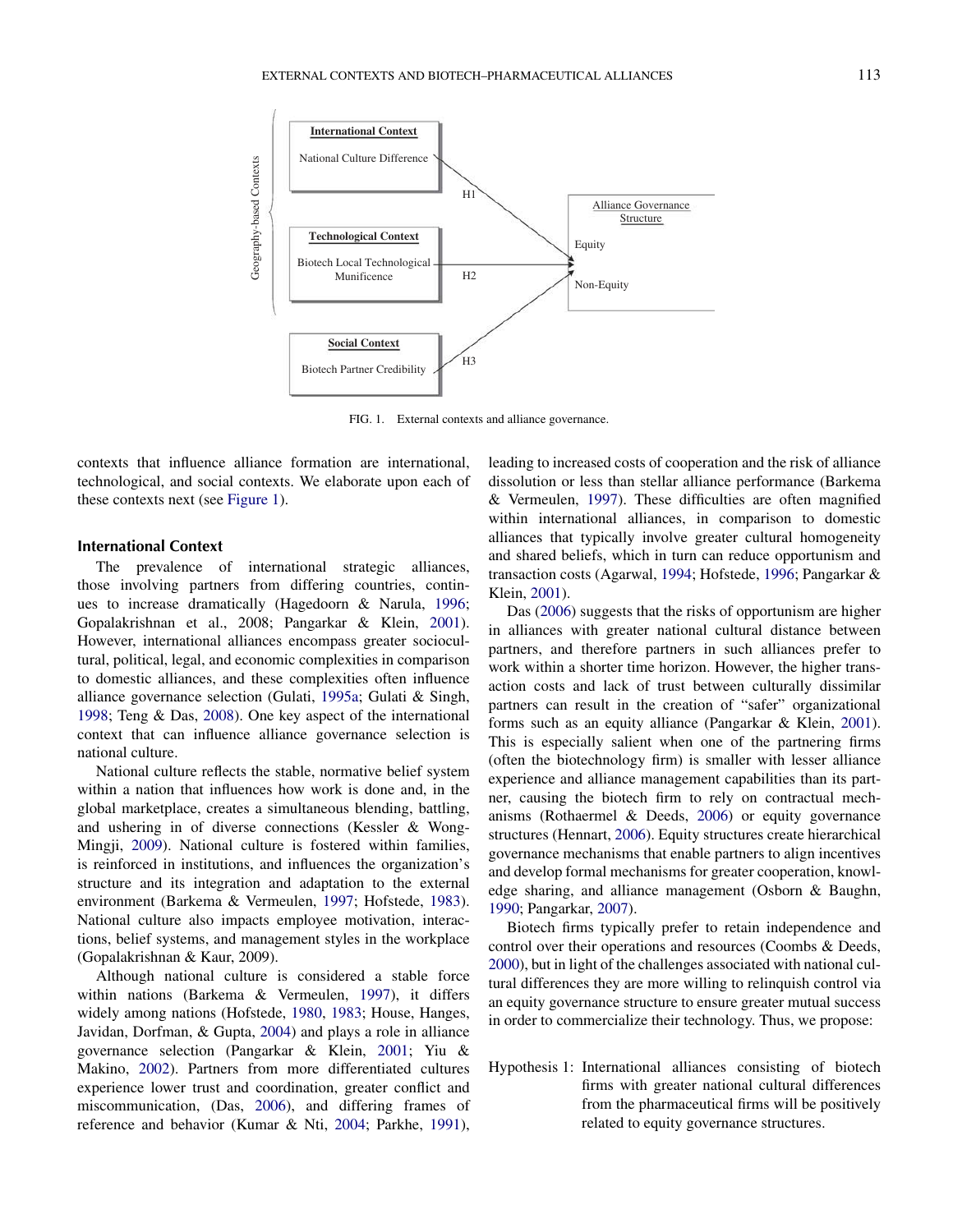## **Technological Context**

The local technological context of allying partners is another important consideration in alliance governance (Almeida, [1996;](#page-10-7) Almeida & Kogut, [1997\)](#page-10-8), including within the biotechnology industry (Coombs et al., [2006;](#page-11-15) Decarolis & Deeds, [1999\)](#page-11-31). The local technological munificence associated with the biotech firm, defined as the knowledge base in the biotechnology firm's local area, offers both alliance partners access to relevant and new knowledge.

When firms are centered in an area with a strong supporting industry ecosystem, an environment of creativity facilitates idea exchanges and knowledge spillovers through formal and informal methods, fostering increased research productivity and innovation (Coombs et al., [2006\)](#page-11-15). These ideas and spillovers tend to diffuse among local players quickly, but diffusion to other geographic regions occurs more slowly (Almeida & Kogut, [1997\)](#page-10-8), making the association with the technologically munificent area attractive for both partners. Alliance partners are attracted to biotech firms in technologically munificent locations where significant activity related to the biotech industry is ongoing and new knowledge is available (Coombs & Deeds, [2000\)](#page-11-8).

A technologically munificent local area also serves as a bonding network that encourages cohesiveness, the pursuit of common goals, and sharing of complex knowledge that becomes embedded within firms over time (Adler & Kwon, [2002;](#page-10-9) Coleman, [1988;](#page-11-32) Zaheer & George, [2004\)](#page-12-31). March [\(1981\)](#page-12-32) suggests that borrowing, not invention, is often a key driver and catalyst for innovation. We argue that it is this frequent borrowing from geographically proximate sources that forms the basis for new and enhanced organizational capabilities as new knowledge resulting from knowledge spillovers is absorbed into the firm (Deeds et al., [2000;](#page-11-3) De Jong & Freel, [2010;](#page-11-33) Teece, Pisano, & Shuen, [1997\)](#page-12-33).

However, research also suggests that biotech firm innovativeness is not solely tied to one locality. Biotech firms often seek advantages through alliances not available locally (Zaheer & George, [2004\)](#page-12-31). While bonding ties can be beneficial to gain deep and complex knowledge through strong ties (Coleman, [1988\)](#page-11-32), a sparse network with structural holes for bridging opportunities offers the potential for new information (Burt, [1992,](#page-11-34) [1997;](#page-11-35) Zaheer & George, [2004\)](#page-12-31). By reaching beyond the local region, the biotech firm enhances its innovativeness through more diverse and new contacts (Zaheer & George, [2004\)](#page-12-31) and also gains access to regional, national, and global markets (Birch, [2008\)](#page-10-10).

The biotech firm, when located in a technology munificent area, signals to potential partners as having access to quality knowledge and the power to gain value from it. Both domestic and international partners seek to ally with biotech firms in these locations (Coombs & Deeds, [2000\)](#page-11-8). The biotech firm, subsequently, has greater leverage in governance structure determination. Biotech firms gain significant knowledge and alliance partner opportunities while associated with a technological

munificent area and thus prefer to retain autonomy and control over their operations and resources (Coombs & Deeds, [2000\)](#page-11-8). Also, the pharmaceutical firm may be concerned that a biotech firm located in a technologically munificent area has greater leverage through other partnering options and consequently may be more willing to give the biotech firm more leeway (with a nonequity alliance) in order to access its knowledge base. With a nonequity arrangement, the biotech firm is able to retain greater control of its technological assets yet benefit from the resources of its pharmaceutical partner to ensure greater mutual success for commercialization of its technology. Thus, we formally propose:

Hypothesis 2: Biotechnology firms located in more technologically munificent areas will be positively related to the formation of nonequity alliances.

## **Social Context**

The social context of an alliance network is also important since interorganizational social networks are conduits of information about the credibility of an alliance partner (Al-Laham et al., [2008;](#page-10-1) Gulati, [1999;](#page-11-36) Stuart, Hoang, & Hybels, [1999\)](#page-12-34). The information is gained either directly or through trusted informants within the alliance network regarding the reliability, integrity, and trustworthiness of the partner (Gulati, [1993;](#page-11-37) Stuart et al., [1999;](#page-12-34) Gopalakrishnan et al., 2008), belief in partner capabilities, and partner access to other embedded actors (Ahuja, [2000;](#page-10-2) Mizruchi, Mariolis, Schwarz, & Mintz, [1986\)](#page-12-35). In the absence of direct ties, indirect ties, such as gaining information from a trusted informant about a partner's credibility, can help firms protect against moral hazards, lower search and opportunism costs (Gulati, [1999\)](#page-11-36), and increase the potential for alliance success (Adler & Kwon, [2002;](#page-10-9) Granovetter, [1985;](#page-11-38) Nahapiet & Ghoshal, [1998\)](#page-12-36).

Often, both the pharmaceutical and biotech firms have an alliance history that can provide information about their reputation and alliance capabilities. In this study, we focus on the biotech firm's alliance history, specifically credibility, and its impact on choice of alliance governance structure. Biotech firms with prior alliance experience and a positive reputation within the alliance network are better able to negotiate and manage alliances with more diverse and influential partners (Levitt & March, [1988\)](#page-12-37) and create new alliances with fewer contractual provisions (Hitt, Ireland, Santoro, & Viney, [2004;](#page-11-39) Robinson & Stuart, [2004\)](#page-12-38).

A credible biotech firm is also more valued by pharmaceutical partners compared to a biotech firm without alliance experience since there is a greater assurance of biotech firm capability, technology value, and trustworthiness, thus reducing relational risk. This credibility endows the biotech firm with leverage to create a nonequity alliance, providing it greater safeguards to its proprietary technology and thus managing the alliance with greater influence. Also, since the pharmaceutical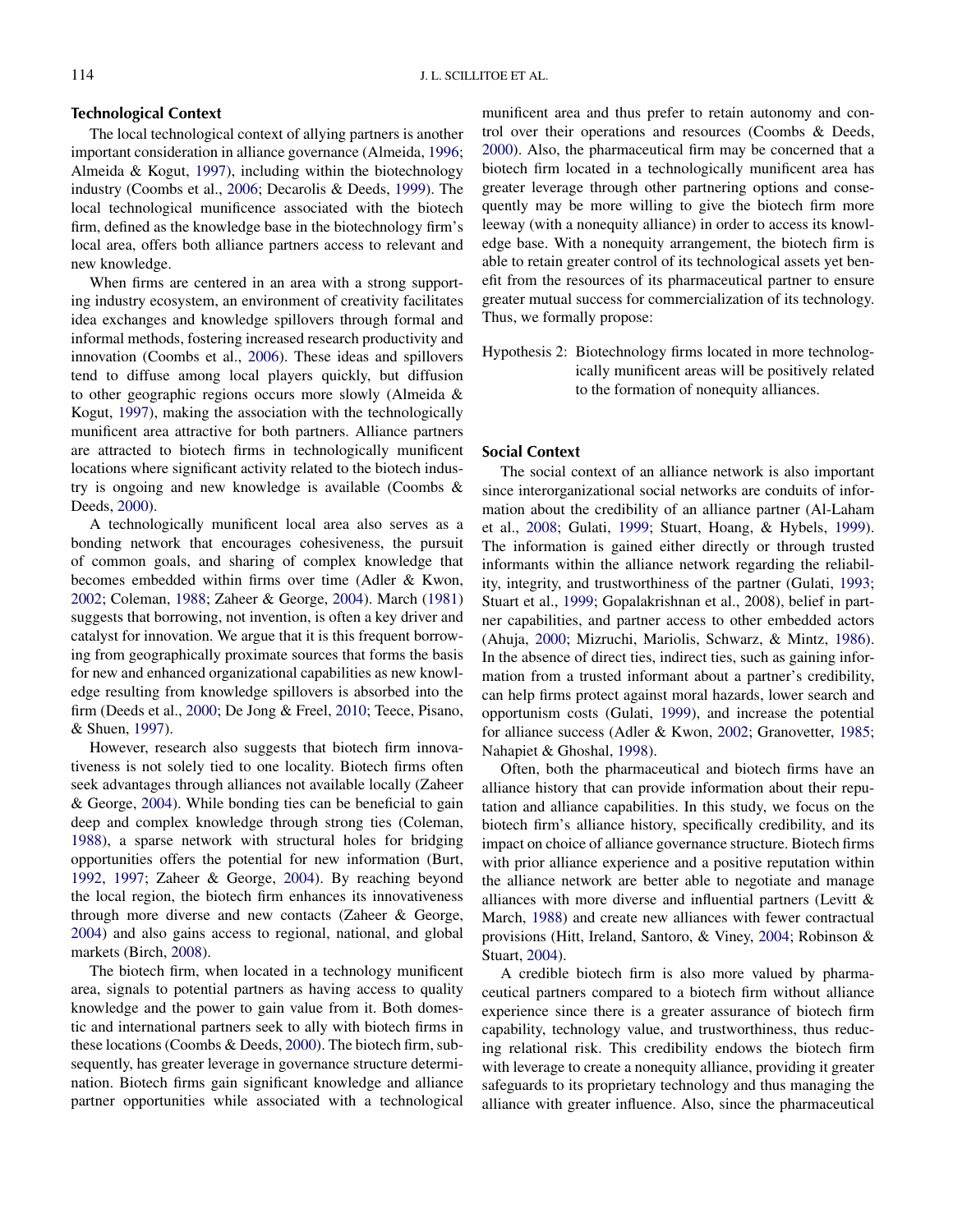firm may be concerned that a credible biotech firm has other alliance partnering options, it may be more willing to yield on its insistence for an equity stake and agree to a nonequity arrangement. Thus:

Hypothesis 3: The credibility of the biotech firm will be positively related to the formation of nonequity alliances.

## **METHOD**

#### **Sample and Data**

We focus on alliances in the biotechnology industry since the high cost of research and development, complexities of product approval, and high rates of product failure have stimulated the widespread use of alliances in this sector (Gopalakrishnan et al., 2008; Hitt, Ireland, & Hoskisson, [2001;](#page-11-40) Rothaermel, [2001\)](#page-12-6). The Recombinant Capital Biotechnology (ReCap) Database, created specifically to track alliances within the biotechnology industry, was our principal data source to identify alliance activity among biotechnology and pharmaceutical firms. ReCap is a California-based consulting firm that tracks the alliances of U.S. and non-U.S. firms in the biotechnology and pharmaceutical industries. Data was collected by ReCap from amendments to 10-K, 10-Q, S-1, and 8 K documents, as well as material contract statements, submitted to the Securities and Exchange Commission.

In addition, we used several other sources including [www.](www.geert-hofstede.com) [geert-hofstede.com](www.geert-hofstede.com) for the culture measure, Coombs et al. [\(2006\)](#page-11-15) for the technological munificence, and Compustat. When triangulating the data from these various independent sources, we identified 650 alliances formed between 1995 and 2000 involving biotechnology firms. Of these 650 alliances, 389 of them had complete data relevant to this study.

We selected the years 1995–2000 for data collection for two key reasons: data availability and the unique dynamics in the biotechnology–pharmaceutical sectors during that time period. The ReCap database did not have alliance formation data available prior to 1995. Regarding industry dynamics, there are two key issues considered: a shift to federal funding, and a "new normal" evolving from the global financial crisis. At the end of year 2000, federal funding increased significantly for biotech research so biotech firms had greater opportunities to gain funds from the government beginning in the year 2001 (Industry Studies, [2000\)](#page-11-41), reducing the need for R&D alliances. However, the global financial crisis impacted the industry in late 2008, evolving to the current paradigm of efficiency and demonstrated value. Efficiency is directly related to the limited financial capital available via initial public offerings (IPOs), venture capitalists, and federal funding extended time to industry exit, and subsequent increasing debt, particularly for small biotech firms with precommercial technologies (Ernst & Young, [2013;](#page-11-4) Whitehouse.gov, [2012\)](#page-12-39). Demonstrated value is the expectation driven by the evolving health care industry standard of care,

where biotech firms must not just answer "will it work" but also "who cares" as they progress toward commercialization. This new normal is creating a renewed need by biotech firms to partner with pharmaceutical firms to gain needed standard-of-care expertise and share these mounting risks toward commercialization, while pharmaceutical firms continue to seek new products for commercialization and secure acquisition options with biotech firms (Ernst & Young, [2013\)](#page-11-4).

Thus, we believe that data from 2001–2011 reflect industry dynamics that do not reflect the current paradigm and pre-2001 data offer the best insights for unanswered alliance governance questions, particularly for multiyear consideration. As a result, we used the year 2000 as our cutoff to ensure consistency within our sample and results.

#### **MEASURES**

## **Dependent Variable: Alliance Governance Structure**

The dependent variable was the governance structure within the alliance, where the data for this measure were collected from the ReCap database for the period 1995–2000. Based on Gulati and Singh [\(1998\)](#page-11-14), alliances were coded as being either nonequity alliances (coded 1) or equity alliances (coded 2). Equity alliances included both majority and minority arrangements. In our sample, we found our total sample of 389 alliances comprised of 307 nonequity alliances and 82 equity alliances.

## **Independent Variables**

#### *National Cultural Distance*

For our measure of cultural distance, we used Hofstede's [\(1983\)](#page-11-25) dimensions of national culture (power distance, individualism–collectivism, masculinity–feminism, uncertainty avoidance). We collected data across these four dimensions for each nation from [www.geert-hofstede.com.](www.geert-hofstede.com) A composite index of culture for each nation was created and the cultural distance between nations based upon these indices was calculated. using the following formula adapted from Kogut and Singh [\(1988\)](#page-12-40):

$$
CD_j = \left| \sum \left\{ \left( I_{ij} - I_{iu} \right) / V_i \right\} / 4 \right|
$$

where  $I_{ij}$  stands for the index for the *i*th cultural dimension and *j*th country,  $V_i$  is the variance of the index of the *i*th dimension,  $u$ indicates the national country of the biotech firm, and  $CD<sub>j</sub>$  is the cultural difference of the *j*th country from the biotech nation.

## *Local Technological Munificence*

This variable data was procured from Coombs and colleagues and was measured based upon the Metropolitan Statistical Area (MSA) of the firm and is a factor measure based upon five variables: grant value, number of grants, competitors, medical schools, and graduate science departments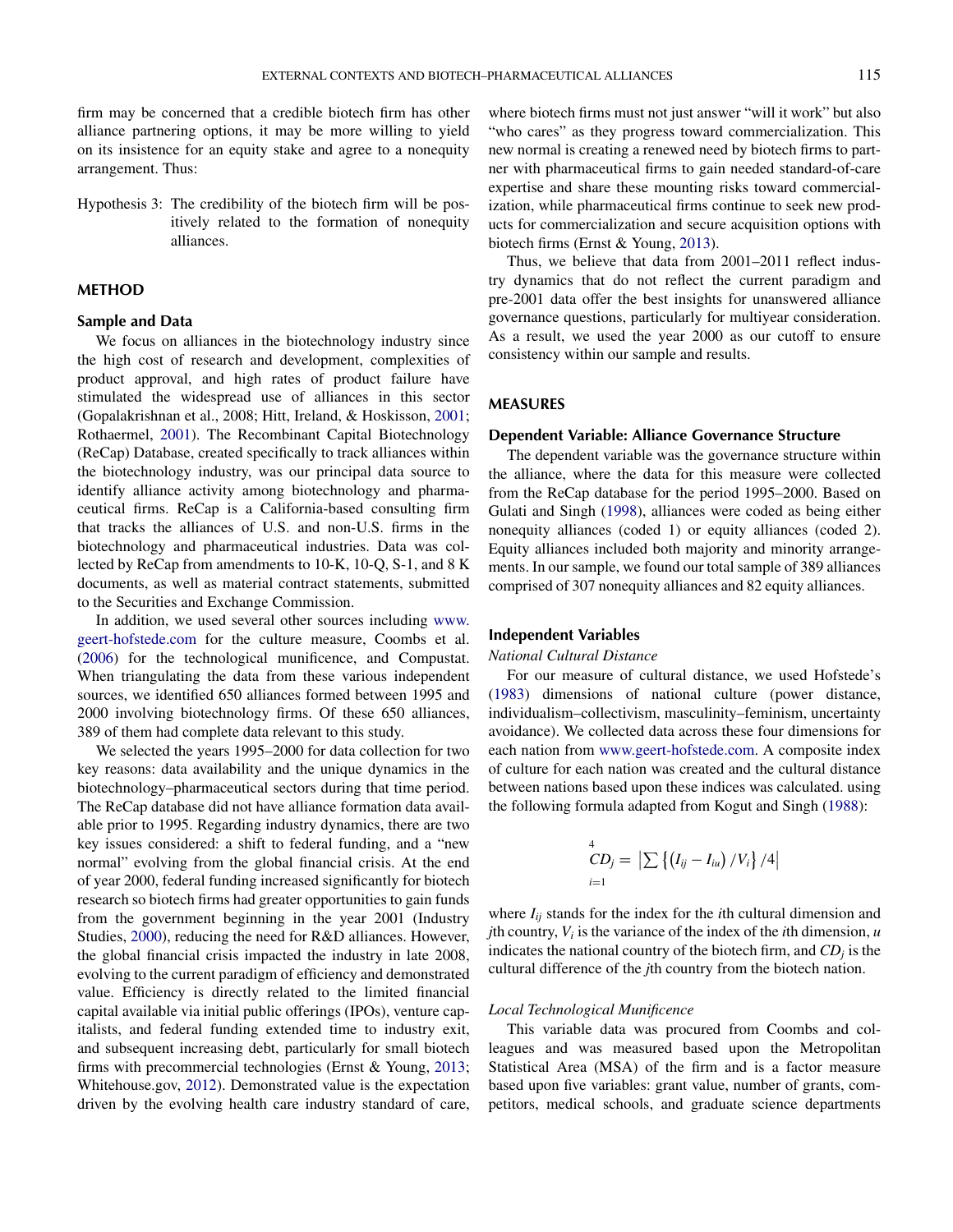(Coombs et al., [2006\)](#page-11-15). Grant value was measured as the total value of National Institutes of Health (NIH) grants awarded to universities that were among the top recipients of NIH grants in the given year and located within the biotech firm MSA. Number of grants was measured as the total number of NIH grants awarded to universities who were the top 100 recipients of NIH grants in the given year and located within the biotech firm MSA. Competitors were measured as the percentage of the total population of biotech firms operating within the biotech firm's MSA. Medical schools were measured as the number of the top 100 ranked medicals schools within the biotech firm's MSA. Science departments were measured as the number of universities with ranked graduate science departments in the areas biochemistry, biology, botany, chemistry, and microbiology within the biotech firm's MSA. A factor analysis conducted on these five contributing variables generated a single factor explaining 80.15% of the variance (Coombs et al., [2006\)](#page-11-15). Since this measure was already used in previous studies (e.g., Coombs et al., [2006;](#page-11-15) Gopalakrishnan, Scillitoe, & Santoro, [2008\)](#page-11-42), we used this same measure in this study. The firms in our sample were located in 21 clusters, and the clusters with significant number of alliances were located in California, Massachusetts, Washington state, New York and Northern New Jersey, Philadelphia-Camden area and Houston-Sugarland area in Texas. (see [Table 1\)](#page-7-0).

#### *Biotech Credibility*

Following Gulati [\(1993,](#page-11-37) [1999\)](#page-11-36), credibility for the biotechnology firm was measured as the total number of alliances that a firm had with other firms prior to the formation of the alliance under examination along with any other current alliances the firm has with the partnering firm. The credibility measure was calculated based on data provided by the ReCap database for the time period January 1995 to December 2000.

## **Control Variables**

## *Firm Size*

We use the log of total assets of the biotechnology firm at the time of alliance formation as a measure of firm size. Value of total assets in dollars was collected from the Compustat database. Due to skewness in this measure, a log transformation was used.

#### *Stage of Technology Development*

The stage of technology development refers to the development stage of the technology associated with the alliance at the time of alliance formation. Nine stages were identified in the ReCap database for the development and commercialization of technologies in the biotech–pharmaceutical alliances examined (Discovery, Lead Molecule, NDA Approved, Formulation,

| Sample MSA distribution                            |                     |                      |  |  |  |
|----------------------------------------------------|---------------------|----------------------|--|--|--|
| U.S. metropolitan statistical area                 | Number of alliances | Percent of alliances |  |  |  |
| San Francisco-Oakland-Fremont, CA                  | 81                  | 20.82%               |  |  |  |
| Boston-Cambridge-Quincy, MA-NH                     | 51                  | 13.11%               |  |  |  |
| San Jose-Sunnyvale-Santa Clara, CA                 | 50                  | 12.85%               |  |  |  |
| San Diego-Carlsbad-San Marco, CA                   | 36                  | 9.25%                |  |  |  |
| Seattle-Tacoma-Bellevue, WA                        | 34                  | 8.74%                |  |  |  |
| New York-Northern New Jersey-Long Island, NY-NJ-PA | 28                  | 7.20%                |  |  |  |
| Philadelphia-Camden-Wilmington, PA-NJ-DE-MD        | 27                  | 6.94%                |  |  |  |
| Trenton-Ewing, NJ                                  | 15                  | 3.86%                |  |  |  |
| Houston-Sugar Land-Baytown, TX                     | 11                  | 2.83%                |  |  |  |
| Washington-Arlington-Alexandria, DC-VA-MD-WV       | 9                   | 2.31%                |  |  |  |
| New Haven-Milford, CT                              |                     | 1.80%                |  |  |  |
| Portland-Vancouver-Hillsboro, OR-WA                |                     | 1.80%                |  |  |  |
| Salt Lake City, UT                                 | 7                   | 1.80%                |  |  |  |
| Minneapolis-St. Paul-Bloomington, MN-WI            | 6                   | 1.54%                |  |  |  |
| Baltimore-Towson, MD                               | 5                   | 1.29%                |  |  |  |
| Boulder, CO                                        | 4                   | 1.03%                |  |  |  |
| Miami - Fort Lauderdale-Pompano Beach, FL          | 4                   | 1.03%                |  |  |  |
| Durham-Chapel Hill, NC                             | 3                   | $0.77\%$             |  |  |  |
| Los Angeles-Long Beach-Santa Ana, CA               | 2                   | 0.51%                |  |  |  |
| Phoenix-Mesa-Glendale, AZ                          |                     | 0.26%                |  |  |  |
| Columbus, OH                                       |                     | 0.26%                |  |  |  |
| Total alliances in sample                          | 389                 | 100.00%              |  |  |  |

<span id="page-7-0"></span>TABLE 1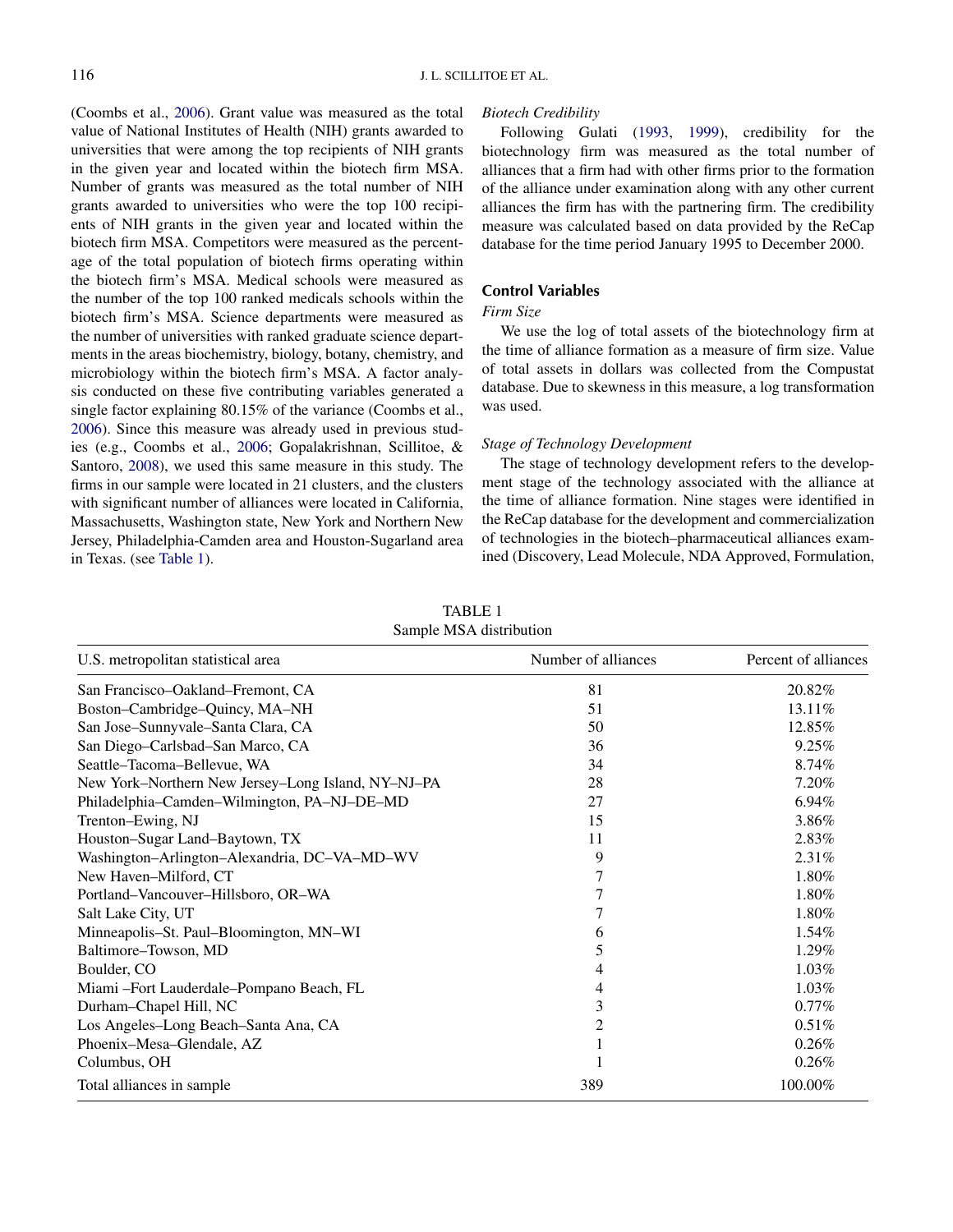Preclinical, Phase 1, Phase 2, Phase 3, and Approved). We relied on three additional independent sources to triangulate our classification for technology development: (a) input from a panel of five biotechnology and pharmaceutical experts, (b) the Hambrecht and Quist Road Map for Investing in the Drug Business, and (c) the stage typology proposed by Rothaermel [\(2001\)](#page-12-6). Using these three independent sources as our guide, we were able to cluster the original nine stages from the ReCap database and consolidate them into the four main stages of Discovery, Early Clinical trials, Late Clinical trials, and Launch. We then coded alliances in the discovery stage with a "1," alliances operating in the early clinical stage with a "2," alliances operating in the later clinical stage with a "3," and alliances operating in the launch stage with a "4."

#### **RESULTS**

[Table 2](#page-8-0) presents the means, standard deviations, and correlations of the study variables. We used binary logistic regression for hypotheses testing with three models displayed in [Table 3.](#page-8-1) Our base model (Model 1) included two control variables: firm size and stage of technology development at the time of

alliance formation. In Model 2 we included two geographybased variables: national cultural distance and local technological munificence. In Model 3 we added a social context variable: biotechnology firm credibility. Our full model (Model 3) had a chi-squared of 47.80 ( $p < .001$ ) and shows a Nagelkerke *R*-squared of .18. Among our control variables, firm size, measured as the log of total assets of the biotech firm upon alliance formation, was consistently significant across Models 1–3 (β = −0.57, −0.58, and −0.46, respectively,  $p$  < .001). This suggests that biotech firms with more assets are more likely to favor nonequity alliances. Stage of technology development, our other control variable, was not significant in Models 1–3  $(\beta = 0.16, 0.18, \text{ and } 0.09 \text{ respectively, } ns)$ . For Hypothesis 1, we argued that greater national culture distance among alliance partners would lead to equity governance structures. We found support for this hypothesis ( $\beta = 25.37$ ,  $p < 0.05$  in Model 2 and  $\beta = 23.62$ ,  $p < .05$  in Model 3). Hypothesis 2, which stated that greater technological munificence of the biotech firm's location will lead to more nonequity alliances, was not supported ( $\beta = 0.02$ , *ns*). We found support for Hypothesis 3 ( $\beta = -0.15$ ,  $p < .01$ ) where we posited that the greater the credibility of the biotechnology firm, the greater would

<span id="page-8-0"></span>TABLE 2 Descriptive statistics and correlation matrix

| Variables                        | Mean | SD   |            |            |            | 4       |         | $\mathbf{a}$ |
|----------------------------------|------|------|------------|------------|------------|---------|---------|--------------|
| Governance structure of alliance | 1.21 | 0.41 | 1.00       |            |            |         |         |              |
| Firm size                        | 4.83 | 1.39 | $-0.20***$ | 1.00       |            |         |         |              |
| Stage of technology development  | 1.58 | 0.90 | $-0.06**$  | $0.07^{+}$ | 1.00       |         |         |              |
| National cultural distance       | 0.01 | 0.01 | $0.13**$   | 0.03       | $-0.02$    | 1.000   |         |              |
| Local technological munificence  | 1.24 | 3.71 | $-0.02$    | $0.18***$  | $-0.01$    | 0.04    | 1.00    |              |
| Biotechnology firm credibility   | 5.34 | 4.04 | $-0.12***$ | $0.35***$  | $-0.10***$ | $-0.04$ | $0.09*$ | 00.1         |

 $Note. N = 389.$ 

 $^{+}p$  < .10,  $^{*}p$  < .05,  $^{*}p$  < .01,  $^{***}p$  < .001.

<span id="page-8-1"></span>TABLE 3

Logistic regression of governance structure of biotech–pharma alliances

|                                 | Model 1, control<br>variables | Model 2, geographic<br>context variables | Model 3, social<br>context variables |
|---------------------------------|-------------------------------|------------------------------------------|--------------------------------------|
| Variables                       | Std. beta                     | Std. beta                                | Std. beta                            |
| Constant                        | $1.01+$                       | 0.85                                     | $1.10*$                              |
| Firm size                       | $-0.57***$                    | $-0.58***$                               | $-0.46***$                           |
| Stage of tech development       | 0.16                          | 0.18                                     | 0.09                                 |
| National cultural distance      |                               | $25.37*$                                 | $23.62*$                             |
| Local technological munificence |                               | 0.02                                     | 0.02                                 |
| Biotechnology firm credibility  |                               |                                          | $-0.15**$                            |
| Block chi-squared               | $31.45***$                    | $6.09*$                                  | $10.27**$                            |
| Model chi-squared               | $31.45***$                    | $37.53***$                               | $47.80***$                           |
| Nagelkerke R-squared            | 0.12                          | 0.14                                     | 0.18                                 |

*Note.*  $N = 389$ ; nonequity alliances = 307 and equity alliances = 82.

 $^{+}p$  < .10,  $^{*}p$  < .05,  $^{*}p$  < .01,  $^{***}p$  < .001.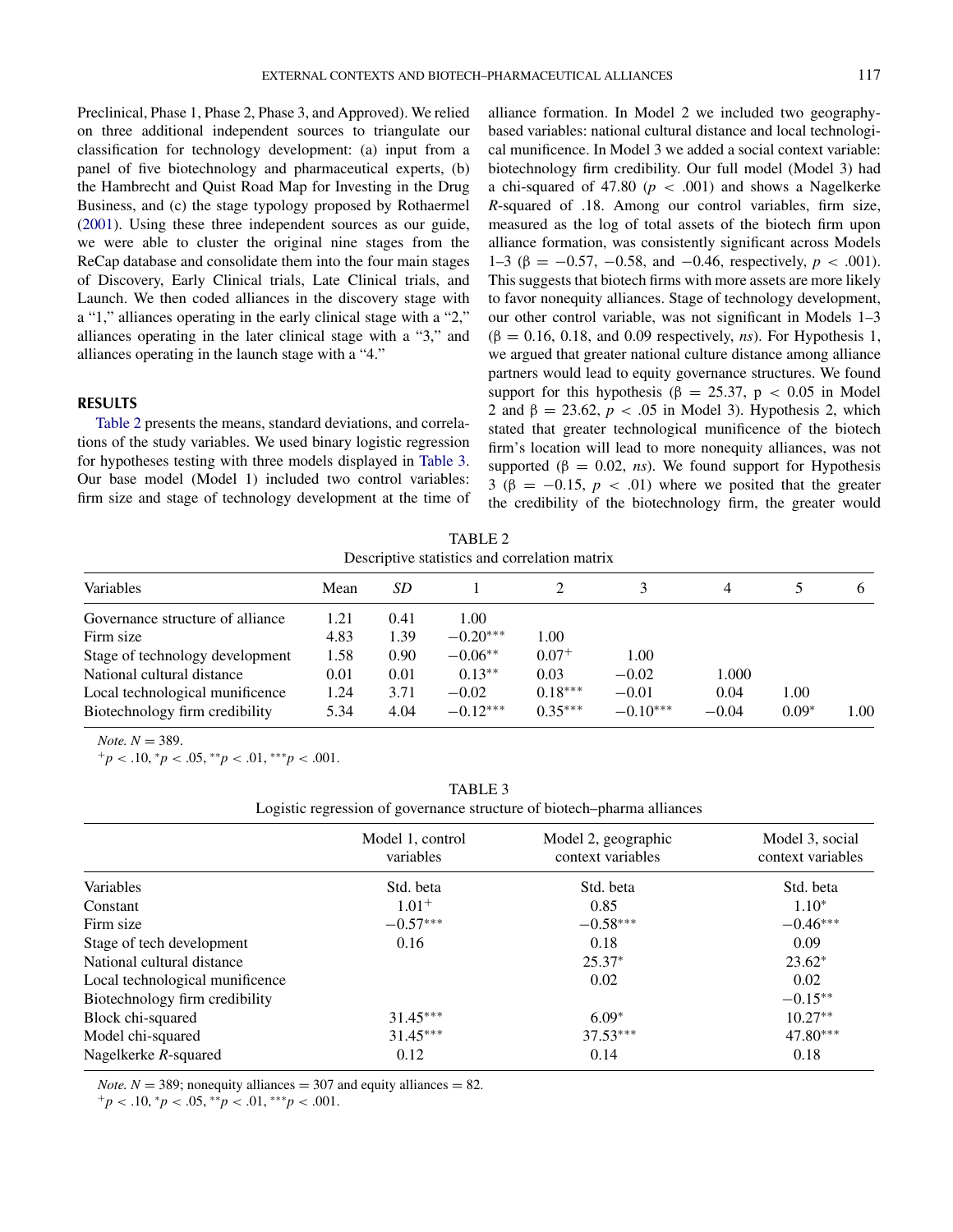be the likelihood of nonequity alliances. Overall, our results provide support for two of our three hypotheses and suggest both social and international contexts play a role in the alliance governancebr decision.

## **DISCUSSION**

Previous research on the role of the external environment of alliance partners on alliance governance has offered limited and sometimes conflicting evidence. Our study contributes to this literature in several ways. First, we offer a more in-depth consideration of external context factors that influence alliance governance selection by clearly identifying and testing key contextual factors associated with international alliances, addressing conflicting insights from past research on the role of national culture, and providing new consideration of technological munificence on alliance governance. Second, we offer support to prior findings regarding the role of biotech firm credibility in alliance governance selection. Finally, we simultaneously focus on all key elements of the external context to offer a holistic insight of this context on alliance governance. This is a notable addition to the literature, since prior studies considered only pieces of this context without offering a more comprehensive understanding of their simultaneous influence and effect on alliance dynamics.

Our control variable findings show that biotech firms with greater assets, particularly financial assets, are more likely to secure a nonequity alliance governance structure. This finding is consistent with the notion that a biotech firm that has more resources available will prefer to leverage those resources and seek to retain control of its technology through nonequity arrangements. A biotech firm with more resources will have lesser need for external funding from current or future partners and will have less concern with survival, placing it in a better negotiating position.

Regarding our hypotheses, we posited within the international context that greater national cultural distance would result in equity alliances due to the increased complexities resulting in greater perceived mistrust and opportunism associated with more distant cultures. Our results support this argument. This finding appears to contradict some past research that suggested there was no relationship between national cultural distance and alliance governance choice (see Pangarkar & Klein, [2001\)](#page-12-13) but is consistent with Yiu and Makino [\(2002\)](#page-12-21), who found that national culture invites equity alliances over acquisition, and Gulati [\(1995b\)](#page-11-12), who found that greater national cultural distance resulted in equity alliances. Perhaps our findings differ from Pangarkar and Klein's [\(2001\)](#page-12-13) study since their sample included mostly R&D alliances and also included joint ventures in their sample. R&D alliances tend to be formed as equity arrangements (Gulati, [1995b\)](#page-11-12), and this could overshadow other governance considerations. Gulati [\(1995b\)](#page-11-12), in contrast, controlled for R&D alliances and found that national culture distance influenced governance in the form of equity arrangements.

The dynamic between pharmaceutical and biotech firms is often based upon commercialization activities. In addition, joint ventures were not included in our study. Thus, it is possible that although Pangarkar and Klein [\(2001\)](#page-12-13) suggest that the impact of cultural distance in the alliance formation process is overestimated, our findings and analysis of prior research suggest the focus of the alliance plays a significant role in the governance decision. For R&D activities, particularly in the context of joint ventures, scientists and technologists may have a greater opportunity to work together and develop personal relationships and trust that can lead to cultural understanding that may be less present in alliances focused on commercialization activities, such as biotech–pharmaceutical alliances that are linked forms with limited competency overlap (Pangarkar, [2007;](#page-12-27) Reuer, Zollo, & Singh, [2002\)](#page-12-41). Differences in national cultures significantly influence the risks of opportunism and transaction costs when there is no prior relationship, and we surmise that equity structures can mitigate these perceived risks and costs. Thus, this premise highlights the probable role of relationship dynamics in the alliance formation and governance selection process. Further investigation into these dynamics is needed but beyond the scope of this study.

We also considered the technological munificence of the biotechnology firm that can influence alliance governance structure choice, a new consideration to this literature. While past research suggests that technological munificence, or technological hot spots, offer valuable benefits to affiliated firms such as knowledge spillovers, labor mobility, and informal and formal interactions that enable knowledge exchange (Coombs et al., [2006\)](#page-11-15), our findings suggest biotech local technological munificence does not influence the choice of alliance governance structure. Biotech firms often locate in hot spots to gain knowledge benefits and to improve their access to technology personnel and R&D. Consequently, pharmaceutical partners can use these locations to identify quality biotech firms that they could partner with. While alliances with biotech firms in certain hot spots are desirable and can result in increased financial capital gained from international partners (Coombs & Deeds, [2000\)](#page-11-8), there does not appear to be a significant link to the choice of governance structure of these alliances, since more than 90% of firms are located in clusters and there is limited variability in the measure. We surmise technological munificence only influences the determination of choosing an alliance partner, not the more micro issue of alliance governance.

Finally, our results also contribute to the social capital alliance literature by suggesting that, despite having less financial, physical, or human resources, credible biotech firms in the alliance network can engage in nonequity arrangements due to their reputational power and influence. For example, Al-Laham et al. [\(2008\)](#page-10-1) found that general alliance experience affects the speed at which firms enter into alliances. Hoang and Rothaermel [\(2005\)](#page-11-43) suggest that biotech firm credibility was an indicator of alliance success, while Dunne et al. [\(2009\)](#page-11-10) found that biotech firm credibility resulted in the formation of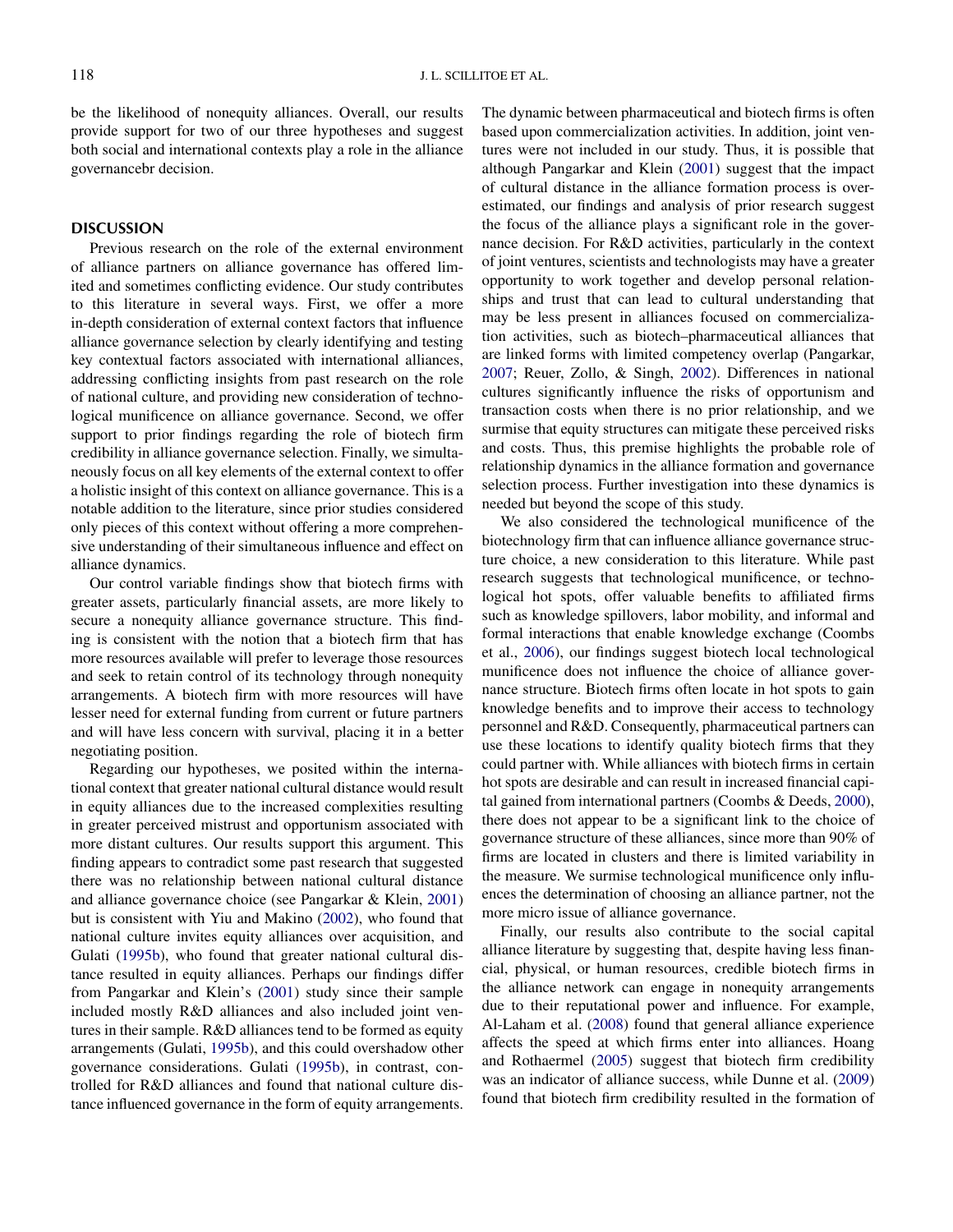nonequity alliance governance structures. Our study extends these earlier works by further punctuating that alliance experience for the biotechnology firm confers leverage and credibility in the marketplace, which enables them to better negotiate with the pharmaceutical firm when structuring an alliance. We suspect that credible biotech firms are able to court the interests of several pharmaceutical firms simultaneously, further improving their leverage and even delaying alliance formation with the courting partners to find the best arrangement. Our study builds from prior research strengthening the assertion that previous alliance experience may be important in many aspects related to alliance formation, structuring, and management.

## **Managerial Implications**

Our findings have implications for both biotech and pharmaceutical managers, suggesting that the type of alliance governance structure chosen is contingent upon international and social contexts of the external environment, providing management with clearer mechanisms useful for facilitating various alliance activities and outcomes.

A biotech firm may be better off expending time and resources seeking domestic pharmaceutical partners instead of international partners when desiring a nonequity alliance understanding that an equity alliance would be the more likely outcome due to cultural differences that increase the perception of mistrust and opportunism. However, a biotech firm can leverage its reputation and clout within the alliance network as a credible potential partner to seek its desired terms, particularly a nonequity alliance, to retain greater control and profits associated with its technology.

Although this study is focused on the biotechnology firm partner, managerial implications can be found for the pharmaceutical firm as well. If a pharmaceutical firm desires a nonequity arrangement, governance that reduces its risk associated with a biotech's developing technology, it may focus its resources to identify a domestic biotech firm. Also, as another strategy to identify a partner for a nonequity alliance, a pharmaceutical firm may seek a biotech firm with a stronger alliance reputation where it can be more assured of the technological capabilities and trustworthiness of the partner. The technological munificence of the area of the biotech firm does not appear to influence governance structure. We know there can be disagreements and differing motivations that drive the choice of governance structure that go beyond the initial strategic objectives and external contextual considerations for an alliance. Our study offers a piece of the larger contingency perspective to governance choice where managers can consider a portfolio approach to alliances and alliance management, since a large number of alliances with different partners confronting different conditions may require a combination of both more or less hierarchical forms of control that often necessitate different alliance management skills, expertise, and backgrounds.

## **Limitations and Additional Suggestions for Future Research**

Despite our contributions, there are limitations to this study. First, although we used several independent data sources, we relied solely on secondary data. While our focus on SEC filing firms offers a fairly comprehensive examination of biotech-pharmaceutical alliance dynamics, we did not include privately held, non-SEC filing firms in our sample since the availability of alliance formation and performance data of these firms is limited. Although research on these privately held firms is challenging, pursuing this line of inquiry could provide additional insights.

Second, demarcating the alliance formation process and consideration of the various factors influencing various stages of this process and their interactions would provide a clearer picture on alliance formation issues. For example, determining who to ally with and the up-front financial payments made to a biotech firm by the pharmaceutical firm partner could be further explored within the context of governance choice and the contingencies we propose here. Examining the extent of financial capital and the status gained through allying with a credible partner or with a firm in a locally technological munificent area could disclose additional forces that influence alliance formation.

## **REFERENCES**

- <span id="page-10-9"></span>Adler, P. S., & Kwon, S. (2002). Social capital: Prospects for a new concept. *Academy of Management Review*, *27*, 17–40.
- <span id="page-10-6"></span>Agarwal, S. (1994). Socio-cultural distance and the choice of joint ventures: A contingency perspective. *Journal of International Marketing*, *2*, 63–80.
- <span id="page-10-2"></span>Ahuja, G. (2000). The duality of collaboration: Inducements and opportunities in the formation of interfirm linkages. *Strategic Management Journal*, *21*, 317–343. doi[:10.1002/\(SICI\)1097-0266\(200003\)21:3](http://dx.doi.org/10.1002/(SICI)1097-0266(200003)21:3\gdef yes{no}$<$\gdef \ {$<$}\gdef no{no}\gdef yes{yes}\gdef \ \gdef \ {\ }\gdef no{no}\gdef yes{yes}{$<$\gdef \ {$<$}\gdef no{no}\gdef yes{yes}}\gdef yes{no}$>$\gdef \ {$>$}\gdef no{no}\gdef yes{yes}\gdef \ \gdef \ {\ }\gdef no{no}\gdef yes{yes}{$>$\gdef \ {$>$}\gdef no{no}\gdef yes{yes}}1.0.CO;2-P)*<>*1.0.CO;2-P
- <span id="page-10-1"></span>Al-Laham, A., Amburgey, T. L., & Bates, K. (2008). The dynamics of research alliances: Examining the effect of alliance experience and partner characteristics on the speed of alliance entry in the biotech industry. *British Journal of Management*, *19*, 343–364. doi[:10.1111/bjom.2008.19.issue-4](http://dx.doi.org/10.1111/bjom.2008.19.issue-4)
- <span id="page-10-7"></span>Almeida, P. (1996). Knowledge sourcing by foreign multinationals: Patent citation analysis in the U.S. semiconductor industry. *Strategic Management Journal*, *17*, 155–165. doi[:10.1002/smj.4250171113](http://dx.doi.org/10.1002/smj.4250171113)
- <span id="page-10-8"></span>Almeida, P., & Kogut, B. (1997). The exploration of technological diversity and the geographic localization of innovation. *Small Business Economics*, *9*, 21–31. doi[:10.1023/A:1007995512597](http://dx.doi.org/10.1023/A:1007995512597)
- <span id="page-10-4"></span>Alvarez, S. A., & Barney, J. B. (2001). How entrepreneurial firms can benefits from alliances with large partners. *Academy of Management Perspectives*, *15*, 139–168.
- <span id="page-10-5"></span>Barkema, H. G., & Vermeulen, F. (1997). What differences in the cultural backgrounds of partners are detrimental for international joint ventures. *Journal of International Business Studies*, *28*, 845–864. doi[:10.1057/palgrave.jibs.8490122](http://dx.doi.org/10.1057/palgrave.jibs.8490122)
- <span id="page-10-0"></span>Bessy, C., & Brousseau, E. (1998). Technology licensing contracts features and diversity. *International Review of Law and Economics*, *18*, 451–489. doi[:10.1016/S0144-8188\(98\)00018-0](http://dx.doi.org/10.1016/S0144-8188(98)00018-0)
- <span id="page-10-10"></span>Birch, K. (2008). Alliance-drive governance: Applying a global commodity chains approach to the U.K. biotechnology industry. *Economic Geography*, *84*, 83.
- <span id="page-10-3"></span>Bosse, D. A., & Alvarez, S. A. (2010). Bargaining power in alliance governance negotiations: Evidence from the biotechnology industry. *Technovation*, *30*(5–6), 367–375. doi[:10.1016/j.technovation.2010.01.003](http://dx.doi.org/10.1016/j.technovation.2010.01.003)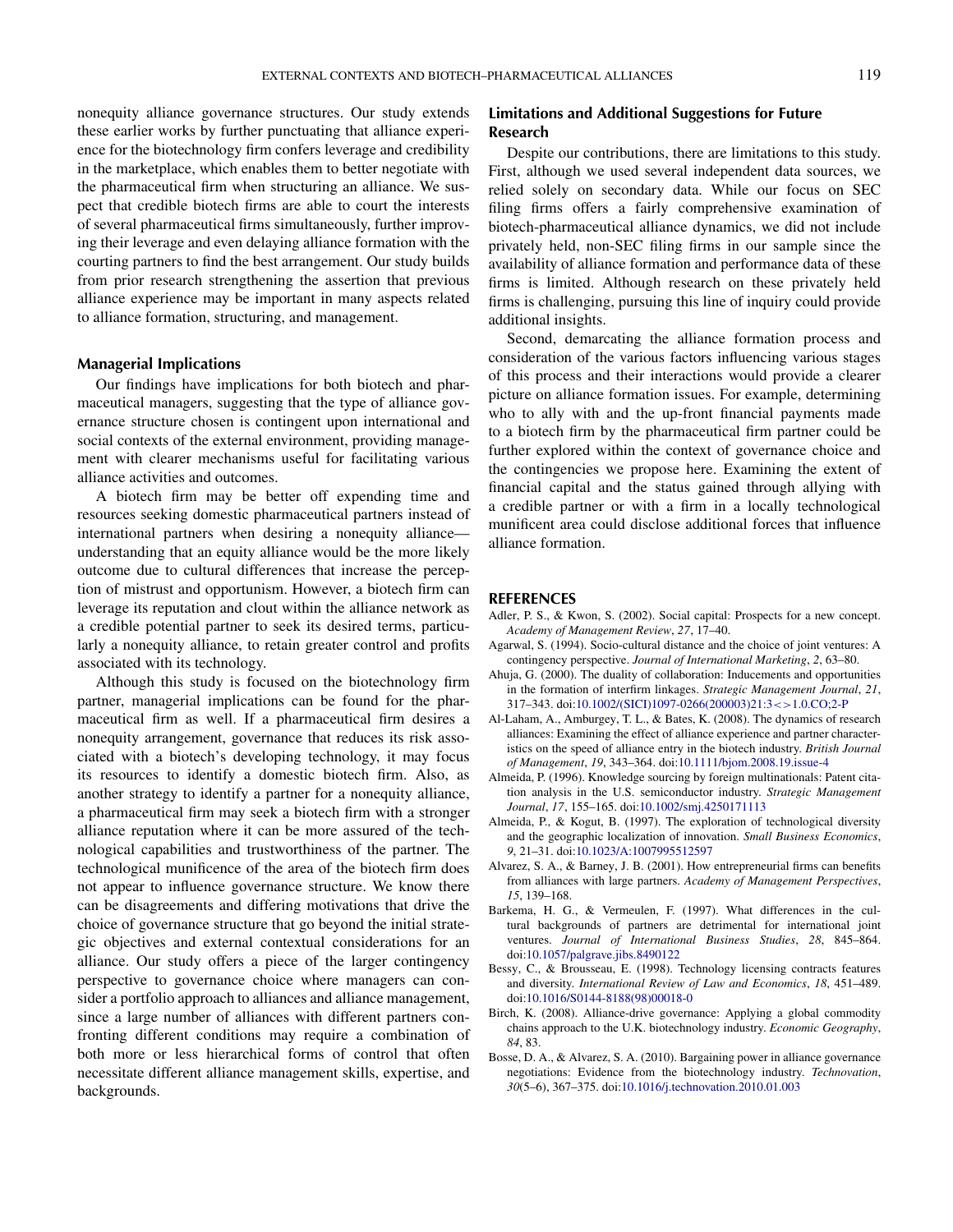- <span id="page-11-22"></span>Buckley, P. J., & Casson, M. (1988). A theory of cooperation in international business. In F. J. Contractor & P. Lorange (Eds.), *Comparative strategies in international business* (pp. 31–53). Lexington, MA: Lexington Books.
- <span id="page-11-34"></span>Burt, R. S. (1992). *Structural holes: The social structure of competition*. Cambridge, MA: Harvard University Press.
- <span id="page-11-35"></span>Burt, R. S. (1997). The contingent value of social capital. *Administrative Science Quarterly*, *42*, 339–365. doi[:10.2307/2393923](http://dx.doi.org/10.2307/2393923)
- <span id="page-11-7"></span>Chung, S., Singh, H., & Lee, K. (2000). Complementarity, status similarity and social capital as drivers of alliance formation. *Strategic Management Journal*, *21*, 1–22. doi[:10.1002/\(ISSN\)1097-0266](http://dx.doi.org/10.1002/(ISSN)1097-0266)
- <span id="page-11-20"></span>Coff, R. W. (1999). When competitive advantage doesn't lead to performance: The resource based view and stakeholder bargaining power. *Organization Science*, *10*, 119–133. doi[:10.1287/orsc.10.2.119](http://dx.doi.org/10.1287/orsc.10.2.119)
- <span id="page-11-32"></span>Coleman, J. S. (1988). Social capital in the creation of human capital. *American Journal of Sociology*, *94*, SS95–SS120. doi[:10.1086/ajs.1988.94.issue-s1](http://dx.doi.org/10.1086/ajs.1988.94.issue-s1)
- <span id="page-11-19"></span>Coombs, J. E., & Deeds, D. L. (1998). Value creation in new firms: Evidence from the biotechnology industry. *New England Journal of Entrepreneurship*, *1*, 43–54.
- <span id="page-11-8"></span>Coombs, J. E., & Deeds, D. L. (2000). International alliances as sources of capital: Evidence from the biotechnology industry. *The Journal of High Technology Management Research*, *11*, 235–253. doi[:10.1016/S1047-8310\(00\)00031-6](http://dx.doi.org/10.1016/S1047-8310(00)00031-6)
- <span id="page-11-15"></span>Coombs, J. E., Mudambi, R., & Deeds, D. L. (2006). An examination of the investments in U.S. biotechnology firms by foreign and domestic corporate partners. *Journal of Business Venturing*, *21*, 405–428. doi[:10.1016/j.jbusvent.2005.02.001](http://dx.doi.org/10.1016/j.jbusvent.2005.02.001)
- <span id="page-11-13"></span>Dacin, M. T., Oliver, C., & Roy, J.-P. (2007). The legitimacy of strategic alliances: An institutional perspective. *Strategic Management Journal*, *28*, 169–187. doi[:10.1002/\(ISSN\)1097-0266](http://dx.doi.org/10.1002/(ISSN)1097-0266)
- <span id="page-11-28"></span>Das, T. K. (2006). Strategic alliance temporalities and partner opportunism. *British Journal of Management*, *17*, 1–21. doi:10.1111/bjom.2006. 17.issue-1
- <span id="page-11-11"></span>Das, T. K., & Teng, B. (1996). Risk types and inter-firm alliance structures. *Journal of Management Studies*, *33*, 827–843. doi:10.1111/joms. 1996.33.issue-6
- <span id="page-11-33"></span>de Jong, P. J., & Freel, M. (2010). Absorptive capacity and the reach of collaboration in high technology small firms. *Research Policy*, *39*(1), 47–54. doi[:10.1016/j.respol.2009.10.003](http://dx.doi.org/10.1016/j.respol.2009.10.003)
- <span id="page-11-31"></span>Decarolis, D., & Deeds, D. L. (1999). The impact of stocks and flows of organizational knowledge on firm performance: An empirical investigation of the biotechnology industry. *Strategic Management Journal*, *20*, 953–968. doi[:10.1002/\(ISSN\)1097-0266](http://dx.doi.org/10.1002/(ISSN)1097-0266)
- <span id="page-11-3"></span>Deeds, D. L., DeCarolis, D., & Coombs, J. (2000). Dynamic capabilities and new product development in high technology ventures: An empirical analysis of new biotechnology firms. *Journal of Business Venturing*, *15*, 211–229. doi[:10.1016/S0883-9026\(98\)00013-5](http://dx.doi.org/10.1016/S0883-9026(98)00013-5)
- <span id="page-11-10"></span>Dunne, D. D., Gopalakrishnan, S., & Scillitoe, J. L. (2009). An empirical study of the impact of firm resources on alliance governance structures. *Journal of Engineering Technology Management*, *26*, 181–195. doi[:10.1016/j.jengtecman.2009.06.004](http://dx.doi.org/10.1016/j.jengtecman.2009.06.004)
- <span id="page-11-17"></span>Dyer, J., & Singh, H. (1998). The relational view: Cooperative strategy and sources of interorganizational competitive advantage. *Academy of Management Review*, *23*, 660–679.
- <span id="page-11-4"></span>Ernst & Young. (2013). Beyond borders: Matters of evidence. *Biotechnology Industry Report 2013*. Philadelphia, PA: Author.
- <span id="page-11-16"></span>Fang, E., Lee, J., & Yang, Z. (2015). The timing of co-development alliances in new product development processes: Returns for upstream and downstream partners. *Journal of Marketing*, *79*, 64–82. doi[:10.1509/jm.13.0490](http://dx.doi.org/10.1509/jm.13.0490)
- <span id="page-11-1"></span>Feldman, M. (2001). *Strategic research partnerships in Biotechnology*. National Science Foundation, Division of Science Resources Studies Strategic Research Partnerships: Proceedings from an NSF Workshop Arlington, VA (NSF 01-336).
- <span id="page-11-5"></span>FiercePharma. (2014). *Erbitux.* Retrieved from [http://www.fiercepharma.com/](http://www.fiercepharma.com/special-reports/top-10-best-selling-cancer-drugs-2013-erbitux) [special-reports/top-10-best-selling-cancer-drugs-2013-erbitux](http://www.fiercepharma.com/special-reports/top-10-best-selling-cancer-drugs-2013-erbitux)
- <span id="page-11-2"></span>Fisher, L. M. (1996). How strategic alliances work in biotech. *Journal of Strategy and Business, 1st Quarter*, 1–7.
- <span id="page-11-6"></span>Folta, T. B. (1988). Governance and uncertainty: The tradeoff between administrative control and commitment. *Strategy Management Journal*,

*19*, 1007–1028. doi:10.1002/(SICI)1097-0266(1998110)19:11*<*1007:: AID-SMJ999*>*3.0.CO;2-8

- <span id="page-11-23"></span>Folta, T. B., & Janney, J. J. (2004). Strategic benefits to firms issuing private equity placements. *Strategic Management Journal*, *25*, 223–242. doi[:10.1002/\(ISSN\)1097-0266](http://dx.doi.org/10.1002/(ISSN)1097-0266)
- <span id="page-11-21"></span>Folta, T. B., & Miller, K. (2002). Real options in equity partnerships. *Strategic Management Journal*, *23*, 77–88. doi[:10.1002/\(ISSN\)1097-0266](http://dx.doi.org/10.1002/(ISSN)1097-0266)
- Gopalakrishnan, S., & Kaur, R. (2009). Cultural mythology and global leadership in India. In E. H. Kessler & D. J. Wong-MingJi (Eds.), *Cultural mythology and global leadership* (pp. 306–324). Cheltenham, UK: Edward Elgar.
- <span id="page-11-42"></span>Gopalakrishnan, S., Scillitoe, J. L., & Santoro, M. (2008). Tapping deep pockets: The role of resources and social capital on financial capital acquisition by biotechnology firms in biotech-pharma alliances. *Journal of Management Studies*, *45*, 1354–1376. doi[:10.1111/joms.2008.45.issue-8](http://dx.doi.org/10.1111/joms.2008.45.issue-8)
- <span id="page-11-38"></span>Granovetter, M. (1985). Economic action and social structure: The problem of embeddedness. *American Journal of Sociology*, *91*, 481–510. doi[:10.1086/ajs.1985.91.issue-3](http://dx.doi.org/10.1086/ajs.1985.91.issue-3)
- <span id="page-11-37"></span>Gulati, R. (1993). *The dynamics of alliance formation* (Doctoral dissertation). Cambridge, MA: Harvard University.
- <span id="page-11-9"></span>Gulati, R. (1995a). Social structure and alliance formation patterns: A longitudinal analysis. *Administrative Science Quarterly*, *40*, 619–652. doi[:10.2307/2393756](http://dx.doi.org/10.2307/2393756)
- <span id="page-11-12"></span>Gulati, R. (1995b). Does familiarity breed trust? The implications of repeated ties for contractual choice in alliances. *Academy of Management Journal*, *38*, 85–112. doi[:10.2307/256729](http://dx.doi.org/10.2307/256729)
- <span id="page-11-18"></span>Gulati, R. (1998). Alliances and networks. *Strategic Management Journal*, *19*, 293–317. doi[:10.1002/\(ISSN\)1097-0266](http://dx.doi.org/10.1002/(ISSN)1097-0266)
- <span id="page-11-36"></span>Gulati, R. (1999). Network location and learning: The influence of network resources and firm capabilities on alliance formation. *Strategic Management Journal*, *20*, 397–420. doi[:10.1002/\(ISSN\)1097-0266](http://dx.doi.org/10.1002/(ISSN)1097-0266)
- <span id="page-11-14"></span>Gulati, R., & Singh, H. (1998). The architecture of cooperation: Managing coordination costs and appropriation concerns in strategic alliances. *Administrative Science Quarterly*, *43*, 781–814. doi[:10.2307/2393616](http://dx.doi.org/10.2307/2393616)
- <span id="page-11-0"></span>Hagedoorn, J. (1993). Understanding the rationale of strategic technology partnering: Interorganizational modes of cooperation and sectoral differences. *Strategic Management Journal*, *14*, 371–385. doi[:10.1002/\(ISSN\)1097-0266](http://dx.doi.org/10.1002/(ISSN)1097-0266)
- <span id="page-11-24"></span>Hagedoorn, J., & Narula, R. (1996). Choosing organizational modes of strategic technology partnering: International and sectoral differences. *Journal of International Business Studies*, *27*, 265–284. doi[:10.1057/palgrave.jibs.8490135](http://dx.doi.org/10.1057/palgrave.jibs.8490135)
- <span id="page-11-30"></span>Hennart, J.-F. (2006). Alliance research: Less is more. *Journal of Management Studies*, *43*, 1621–1628. doi[:10.1111/joms.2006.43.issue-7](http://dx.doi.org/10.1111/joms.2006.43.issue-7)
- <span id="page-11-40"></span>Hitt, M., Ireland, R. D., & Hoskisson, R. (2001). *Strategic management: Competitiveness and globalization*. Cincinnati, OH: Southwestern Publishing.
- <span id="page-11-39"></span>Hitt, M. A., Ireland, R. D., Santoro, M. D. (2004). Developing and managing strategic alliances, building social capital, and creating value. In A. Ghobadian, N. O'Regan, D. Gallear, & H. Viney (Eds.), *Strategy and performance: Achieving competitive advantage in the global market place* (pp. 13–34). London, UK: Palgrave-Macmillan.
- <span id="page-11-43"></span>Hoang, H., & Rothaermel, F. (2005). The effect of general and partnerspecific alliance experience on joint r&d project performance. *Academy of Management Journal*, *48*, 332–345. doi[:10.5465/AMJ.2005.16928417](http://dx.doi.org/10.5465/AMJ.2005.16928417)
- <span id="page-11-26"></span>Hofstede, G. (1980). *Culture's consequences: International differences in work related values*. Thousand Oaks, CA: Sage Publications, Inc.
- <span id="page-11-25"></span>Hofstede, G. (1983). The cultural relativity of organizational practices and theories. *Journal of International Business Studies*, *14*, 75–89.
- <span id="page-11-29"></span>Hofstede, G. (1996). Riding the waves of commerce: A test of trompenaars' "model" of national culture differences. *International Journal of Intercultural Relations*, *20*, 189–198. doi[:10.1016/0147-1767\(96\)00003-X](http://dx.doi.org/10.1016/0147-1767(96)00003-X)
- <span id="page-11-27"></span>House, R. J., Hanges, P. J., Javidan, M., Dorfman, P. W., & Gupta, V. (2004). *Culture, leadership and organizations: The GLOBE study of 62 societies*. Thousand Oaks, CA: Sage.
- <span id="page-11-41"></span>Industry Studies. (2000). *Industry Studies 2000: Bio Technology.* Retrieved from [www.ndu.edu/icaf/industry/2000/biotech/biotech.htm.](www.ndu.edu/icaf/industry/2000/biotech/biotech.htm)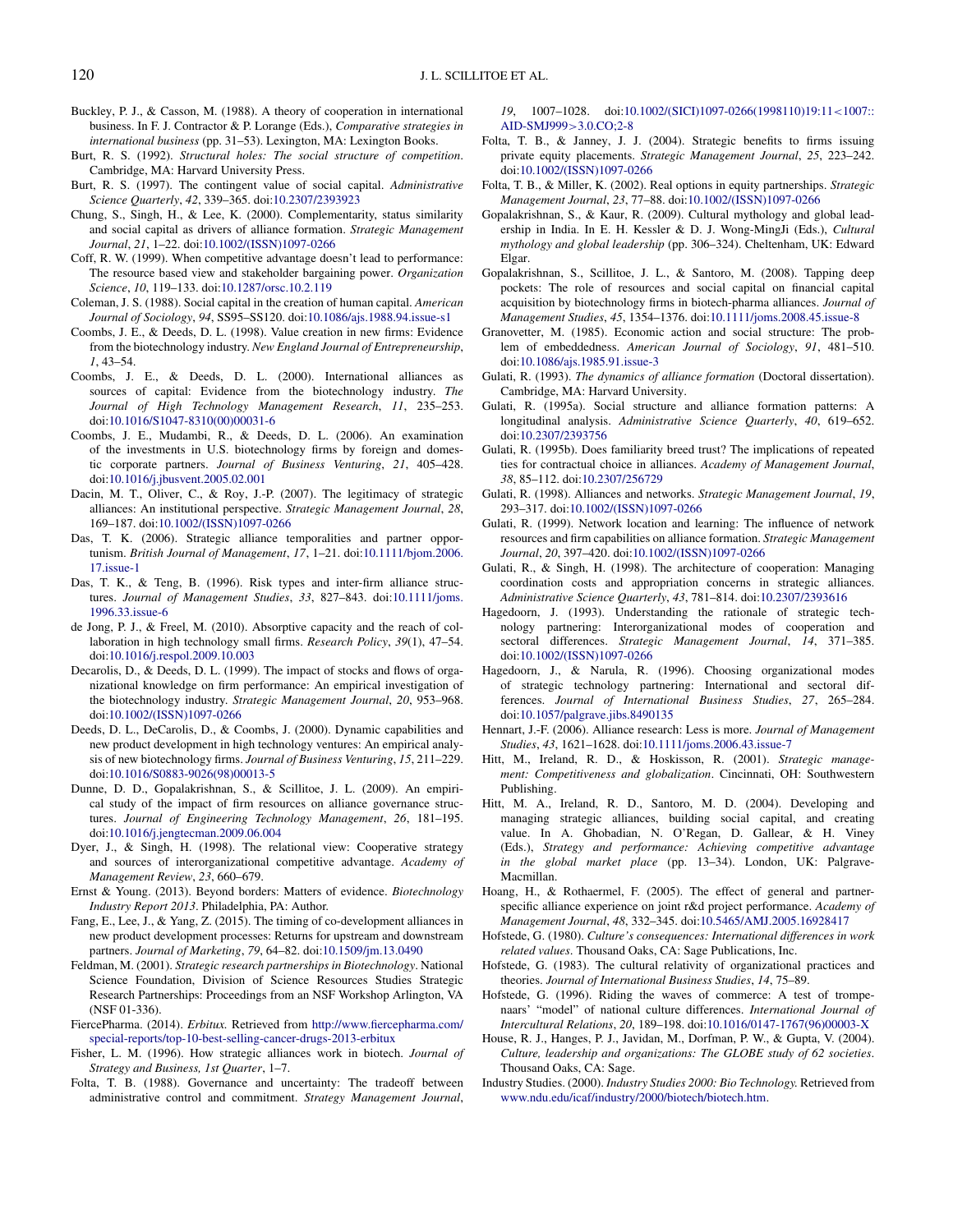- <span id="page-12-26"></span>Janney, J. J., & Folta, T. B. (2006). Moderating effects of investor experience on the signaling value of private equity placements. *Journal of Business Venturing*, *21*, 27–44. doi[:10.1016/j.jbusvent.2005.02.008](http://dx.doi.org/10.1016/j.jbusvent.2005.02.008)
- <span id="page-12-28"></span>Kessler, E. H., & Wong-MingJi, D. (2009). Introduction to cultural mythology and global leadership. In E. H. Kessler & D. J. Wong-Mingji (Eds.), *Cultural mythology and global leadership* (pp. 1–28). Cheltenham, UK: Edgward Elgar.
- <span id="page-12-24"></span>Kogut, B. (1989). The stability of joint ventures: Reciprocity and competitive rivalry. *The Journal of Industrial Economics*, *38*, 183–198. doi[:10.2307/2098529](http://dx.doi.org/10.2307/2098529)
- <span id="page-12-40"></span>Kogut, B., & Singh, H. (1988). The effect of national culture on the choice of entry mode. *Journal of International Business Studies*, *19*(3), 411–431.
- <span id="page-12-29"></span>Kumar, R., & Nti, K. O. (2004). National culture values and the evolution of process and outcome discrepancies in international strategic alliances. *The Journal of Applied Behavioral Science*, *40*, 344–361. doi[:10.1177/0021886304266846](http://dx.doi.org/10.1177/0021886304266846)
- <span id="page-12-22"></span>Lerner, J., & Merges, R. P. (1998). The control of technology alliances: An empirical analysis of the biotechnology industry. *Journal of Industrial Economics*, *40*, 125–156.
- <span id="page-12-37"></span>Levitt, B., & March, J. G. (1988). Organizational learning. *Annual Review of Sociology*, *14*, 319–338. doi[:10.1146/annurev.so.14.080188.001535](http://dx.doi.org/10.1146/annurev.so.14.080188.001535)
- <span id="page-12-18"></span>Li, D., Eden, L., Hitt, M. A., & Ireland, R. D. (2008). Friends, acquaintances, or strangers? Partner selection in r&d alliances. *Academy of Management Journal*, *51*, 315–334. doi[:10.5465/AMJ.2008.31767271](http://dx.doi.org/10.5465/AMJ.2008.31767271)
- <span id="page-12-1"></span>Maier, A., Moultrie, J., & Clarkson, P. (2012). Assessing organizational capabilities: Reviewing and guiding the development of maturity grids. *IEEE Transactions on Engineering Management*, *59*, 138–159. doi[:10.1109/TEM.2010.2077289](http://dx.doi.org/10.1109/TEM.2010.2077289)
- <span id="page-12-32"></span>March, J. G. (1981). Footnotes to organizational change. *Administrative Science Quarterly*, *26*, 563–577. doi[:10.2307/2392340](http://dx.doi.org/10.2307/2392340)
- <span id="page-12-14"></span>McConnell, J. J., & Nantell, T. J. (1985). Corporate combinations and common stock returns: The case of joint ventures. *Journal of Finance*, *40*, 519–536. doi[:10.1111/j.1540-6261.1985.tb04970.x](http://dx.doi.org/10.1111/j.1540-6261.1985.tb04970.x)
- <span id="page-12-15"></span>Mitchell, W., & Singh, K. (1996). Survival of businesses using collaborative relationships to commercialize complex goods. *Strategic Management Journal*, *17*, 169.
- <span id="page-12-35"></span>Mizruchi, M. S., Mariolis, P., Schwarz, M. S., & Mintz, B. (1986). Techniques for disaggregating centrality scores in social networks. *Sociological Methodology*, *6*, 26–48. doi[:10.2307/270918](http://dx.doi.org/10.2307/270918)
- <span id="page-12-5"></span>Mullin, R. (2005). The next wave in biopharmaceuticals. *Chemical and Engineering News*, *83*, 16–19.
- <span id="page-12-36"></span>Nahapiet, J., & Ghoshal, S. (1998). Social capital, intellectual capital and organizational advantage. *Academy of Management Review*, *23*, 242–266.
- <span id="page-12-2"></span>Ndofor, H., Sirmon, D., & He, X. (2011). Firm resources, competitive actions and performance: Investigating a mediated model with evidence from the in-vitro diagnostics industry. *Strategic Management Journal*, *32*, 640–657. doi[:10.1002/smj.v32.6](http://dx.doi.org/10.1002/smj.v32.6)
- North, D. C. (1990). *Institutions, institutional change, and economic performance*. Cambridge, UK: Cambridge University Press.
- <span id="page-12-16"></span>Osborn, R. N., & Baughn, C. C. (1990). Forms of inter-organizational governance for multinational alliances. *Academy of Management Journal*, *33*, 503–519. doi[:10.2307/256578](http://dx.doi.org/10.2307/256578)
- <span id="page-12-27"></span>Pangarkar, N. (2007). Survival during a crisis: Alliances by Singapore firms. *British Journal of Management*, *18*, 209. doi:10.1111/j.1467-8551.2006. 00490.x
- <span id="page-12-13"></span>Pangarkar, N., & Klein, S. (2001). The impacts of alliance purpose and partner similarity on alliance governance. *British Journal of Management*, *12*, 341–353. doi[:10.1111/bjom.2001.12.issue-4](http://dx.doi.org/10.1111/bjom.2001.12.issue-4)
- <span id="page-12-30"></span>Parkhe, A. (1991). Interfirm diversity, organizational learning and longevity in global strategic alliances. *Journal of International Business Studies*, *22*, 579–601. doi[:10.1057/palgrave.jibs.8490315](http://dx.doi.org/10.1057/palgrave.jibs.8490315)
- <span id="page-12-23"></span>Parkhe, A. (1993). Partner nationality and the structure–performance relationship in strategic alliances. *Organization Science*, *4*, 301–324. doi[:10.1287/orsc.4.2.301](http://dx.doi.org/10.1287/orsc.4.2.301)
- <span id="page-12-4"></span>Rebentisch, E., & Ferretti, M. (1995). A knowledge asset-based view of technology transfer in international joint ventures. *Journal of Engineering and Technology Management*, *12*, 1–25. doi[:10.1016/0923-4748\(95\)00002-4](http://dx.doi.org/10.1016/0923-4748(95)00002-4)
- <span id="page-12-41"></span>Reuer, J. J., Zollo, M., & Singh, H. (2002). Post-formation dynamics in strategic alliances. *Strategic Management Journal*, *23*, 135–151. doi[:10.1002/\(ISSN\)1097-0266](http://dx.doi.org/10.1002/(ISSN)1097-0266)
- <span id="page-12-38"></span>Robinson, D. T., & Stuart, T. E. (2004). Financial contracting in biotech strategic alliances. *Journal of Law and Economics*, *50*(3), 559–596.
- <span id="page-12-6"></span>Rothaermel, F. (2001). Complementary assets, strategic alliances, and the incumbent's advantage: An empirical study of industry and firm effects in the biopharmaceutical industry. *Research Policy*, *30*, 1235–1251. doi[:10.1016/S0048-7333\(00\)00142-6](http://dx.doi.org/10.1016/S0048-7333(00)00142-6)
- <span id="page-12-7"></span>Rothaermel, F. T., & Deeds, D. L. (2006). Alliance type, alliance experience and alliance management capability in high-technology ventures. *Journal of Business Venturing*, *21*, 429–460. doi[:10.1016/j.jbusvent.2005.02.006](http://dx.doi.org/10.1016/j.jbusvent.2005.02.006)
- <span id="page-12-17"></span>Sampson, R. (2004). The cost of misaligned governance in R&D alliances. *Journal of Law, Economics and Organization*, *20*, 484–526. doi[:10.1093/jleo/ewh043](http://dx.doi.org/10.1093/jleo/ewh043)
- Santoro, M. D., & McGill, J. (2005). The effect of uncertainty and asset co-specialization on governance in biotechnology alliances. *Strategic Management Journal*, *26*, 1261–1269. doi[:10.1002/\(ISSN\)1097-0266](http://dx.doi.org/10.1002/(ISSN)1097-0266)
- <span id="page-12-9"></span>SeattleTimes. (2005, April 30). *GlaxoSmithKline to buy Corixa.* Retrieved from <http://www.seattletimes.com/business/glaxosmithkline-to-buy-corixa/>
- <span id="page-12-19"></span>Shah, R. H., & Swaminathan, V. (2008). Factors influencing partner selection in strategic alliances: The moderating role of alliance context. *Strategic Management Journal*, *29*, 471–494. doi[:10.1002/\(ISSN\)1097-0266](http://dx.doi.org/10.1002/(ISSN)1097-0266)
- <span id="page-12-34"></span>Stuart, T. E., Hoang, H., & Hybels, R. C. (1999). Interorganizational endorsements and the performance of entrepreneurial ventures. *Administrative Science Quarterly*, *44*, 315–349. doi[:10.2307/2666998](http://dx.doi.org/10.2307/2666998)
- <span id="page-12-0"></span>Teece, D. J. (1992). Competition, cooperation, and innovation: Organizational arrangements for regimes of rapid technological progress. *Journal of Economic Behavior & Organization*, *18*(1), 1–25.
- <span id="page-12-33"></span>Teece, D. J., Pisano, G., & Shuen, A. (1997). Dynamic capabilities and strategic management. *Strategic Management Journal*, *18*(7), 509–533. doi[:10.1002/\(ISSN\)1097-0266](http://dx.doi.org/10.1002/(ISSN)1097-0266)
- <span id="page-12-20"></span>Teng, B.-S., & Das, T. K. (2008). Governance structure choice in strategic alliances. *[Management Decision](http://dx.doi.org/10.1108/\gdef yes{no}\penalty \z@ \gdef \ {\penalty \z@ }\gdef no{no}\gdef yes{yes}\gdef \ \gdef \ {\ }\gdef no{no}\gdef yes{yes}{\penalty \z@ \gdef \ {\penalty \z@ }\gdef no{no}\gdef yes{yes}}00251740810873482)*, *46*, 725–742. doi:10.1108/ 00251740810873482
- <span id="page-12-10"></span>Timmerman, L. (2013, August 26). *Why good drugs sometimes fail: The Bexxar story*. Retrieved from [http://www.xconomy.com/national/2013/08/26/why](http://www.xconomy.com/national/2013/08/26/why-good-drugs-sometimes-fail-in-the-market-the-bexxar-story/)[good-drugs-sometimes-fail-in-the-market-the-bexxar-story/](http://www.xconomy.com/national/2013/08/26/why-good-drugs-sometimes-fail-in-the-market-the-bexxar-story/)
- <span id="page-12-3"></span>Van Brundt, J. (2001, May). The many facets of co-development. *Signals Magazine*, *19*, 1–6.
- <span id="page-12-8"></span>Wharton (Knowledge@Wharton). 2002. *The benefits are mutual in new wave of biotech/pharma alliances*. Retrieved from [http://knowledge.wharton.](http://knowledge.wharton.upenn.edu/article/the-benefits-are-mutual-in-new-wave-of-biotechpharma-alliances/) [upenn.edu/article/the-benefits-are-mutual-in-new-wave-of-biotechpharma](http://knowledge.wharton.upenn.edu/article/the-benefits-are-mutual-in-new-wave-of-biotechpharma-alliances/)[alliances/](http://knowledge.wharton.upenn.edu/article/the-benefits-are-mutual-in-new-wave-of-biotechpharma-alliances/)
- <span id="page-12-11"></span>Williamson, O. E. (1985). *The economic institutions of capitalism*. New York, NY: Free Press. Retrieved from [www.geert-hofstede.com/](www.geert-hofstede.com/hofstede_dimensions.php) [hofstede\\_dimensions.php](www.geert-hofstede.com/hofstede_dimensions.php)
- <span id="page-12-39"></span>Whitehouse.gov. (2012) *Innovation for America's economy, America's energy, and American skills. Science, technology, innovation, and STEM education in the 2013 budget*. Retrieved from <www.signalsmag.com/signalsmag.nsf>
- <span id="page-12-21"></span>Yiu, D., & Makino, S. (2002). The choice between joint venture and wholly owned subsidiary: An institutional perspective. *Organization Science*, *13*, 667–683.
- <span id="page-12-25"></span>Yoshino, M. Y., & Rangan, U. S. (1995). *Strategic alliances: An entrepreneurial approach to globalization*. Boston, MA: Harvard Business School Press.
- <span id="page-12-31"></span>Zaheer, A., & George, V. P. (2004). Reach out or reach within? Performance implications of alliances and location in biotechnology. *Managerial and Decision Economics*, *25*, 437–452.
- <span id="page-12-12"></span>Zhang, J., & Baden-Fuller, C. (2010). The influence of technological knowledge base and organizational structure on technology collaboration. *Journal of Management Studies*, *47*, 679–704. doi[:10.1111/j.1467-6486.2009.00885.x](http://dx.doi.org/10.1111/\gdef yes{no}\penalty \z@ \gdef \ {\penalty \z@ }\gdef no{no}\gdef yes{yes}\gdef \ \gdef \ {\ }\gdef no{no}\gdef yes{yes}{\penalty \z@ \gdef \ {\penalty \z@ }\gdef no{no}\gdef yes{yes}}j.1467-\gdef yes{no}\penalty \z@ \gdef \ {\penalty \z@ }\gdef no{no}\gdef yes{yes}\gdef \ \gdef \ {\ }\gdef no{no}\gdef yes{yes}{\penalty \z@ \gdef \ {\penalty \z@ }\gdef no{no}\gdef yes{yes}}6486.2009.00885.x)